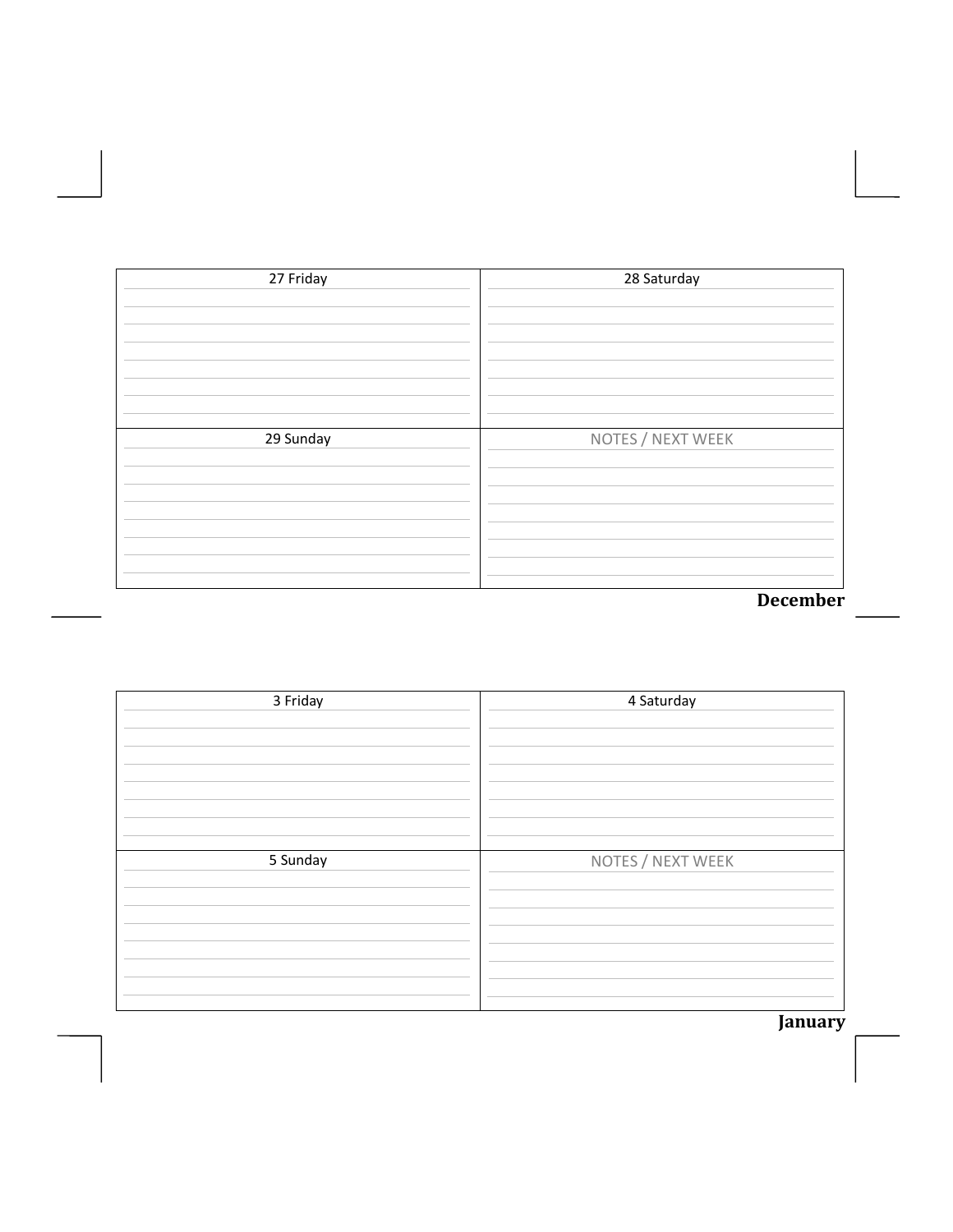| 6 Monday    | 7 Tuesday  |
|-------------|------------|
| 8 Wednesday | 9 Thursday |

# **December / January**

| 30 Monday   | 31 Tuesday |
|-------------|------------|
| 1 Wednesday | 2 Thursday |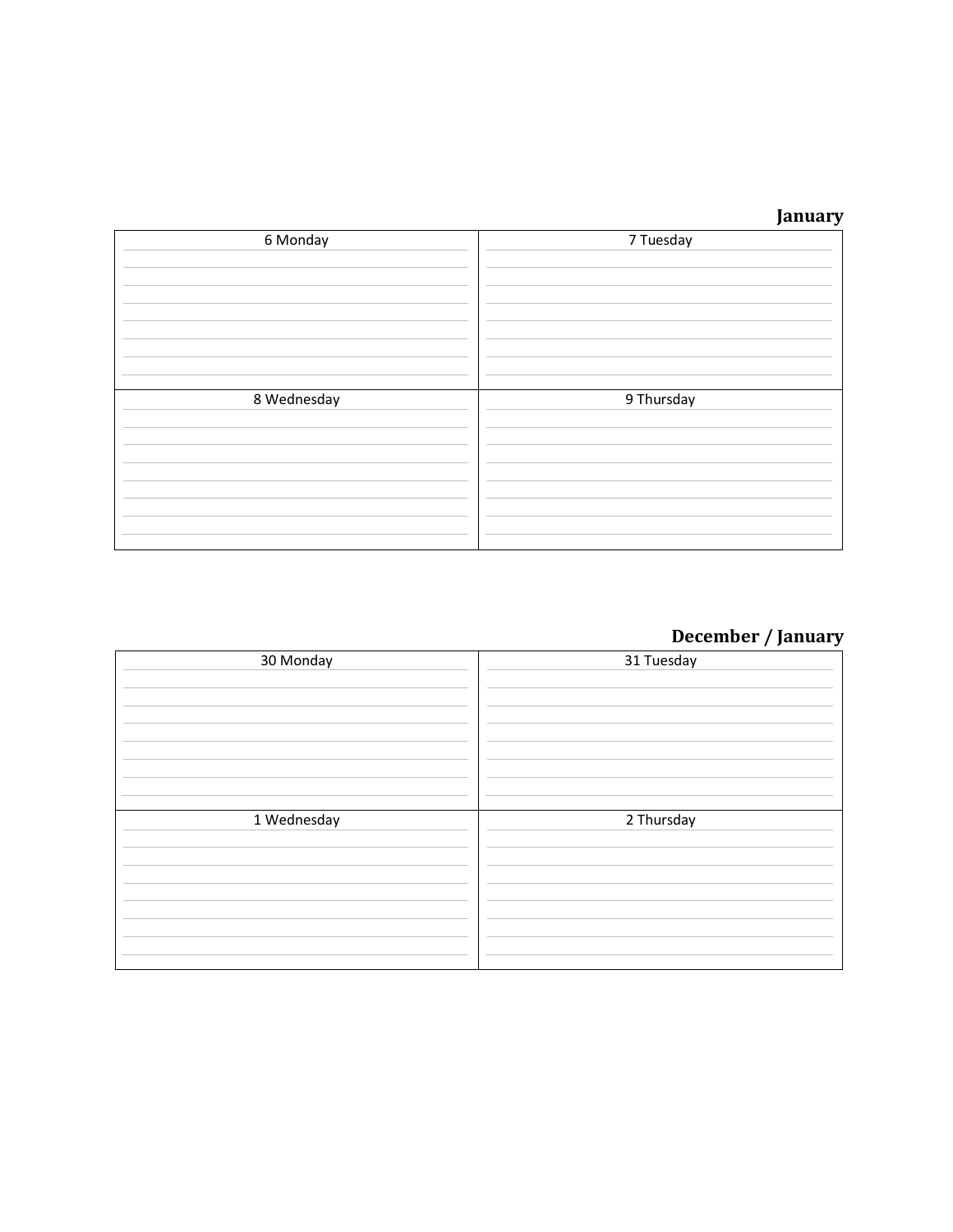| 10 Friday | 11 Saturday       |
|-----------|-------------------|
|           |                   |
|           |                   |
|           |                   |
|           |                   |
|           |                   |
|           |                   |
|           |                   |
|           |                   |
|           |                   |
|           |                   |
| 12 Sunday | NOTES / NEXT WEEK |
|           |                   |
|           |                   |
|           |                   |
|           |                   |
|           |                   |
|           |                   |
|           |                   |
|           |                   |
|           |                   |
|           |                   |
|           | January           |

| 17 Friday | 18 Saturday       |
|-----------|-------------------|
| 19 Sunday | NOTES / NEXT WEEK |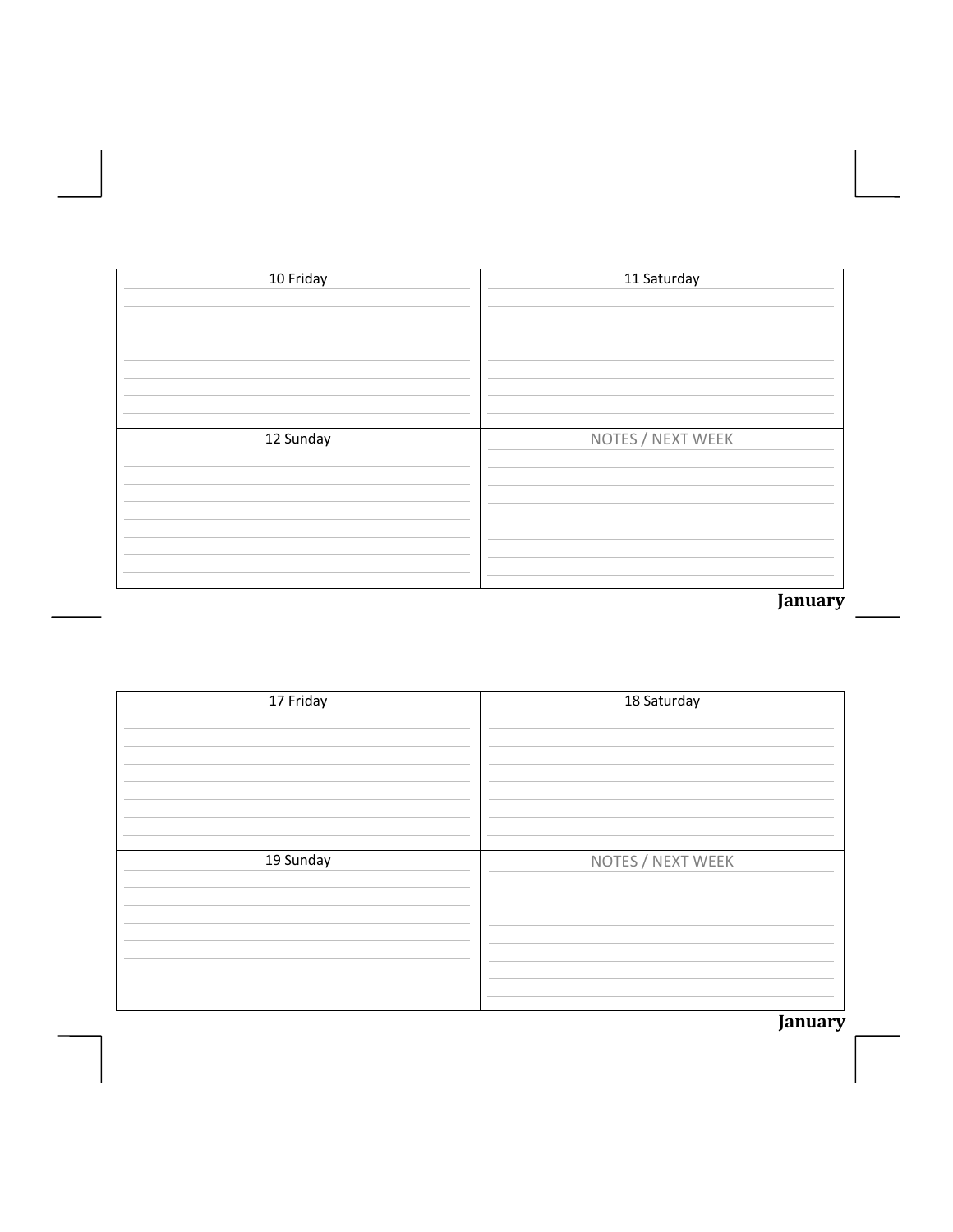| 20 Monday    | 21 Tuesday  |
|--------------|-------------|
| 22 Wednesday | 23 Thursday |

# **January**

| 13 Monday    | 14 Tuesday  |
|--------------|-------------|
| 15 Wednesday | 16 Thursday |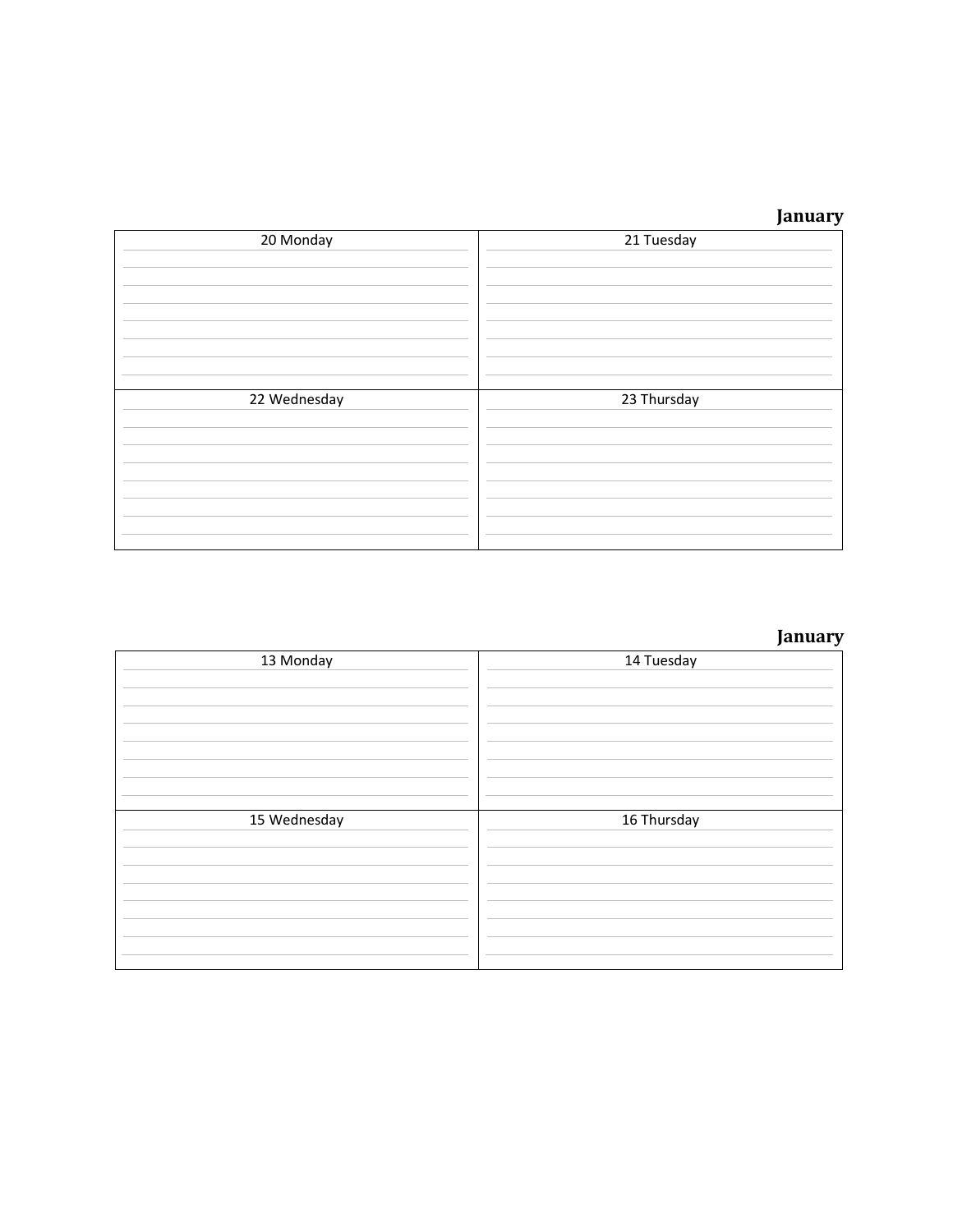| 24 Friday | 25 Saturday       |
|-----------|-------------------|
|           |                   |
|           |                   |
|           |                   |
|           |                   |
|           |                   |
|           |                   |
| 26 Sunday | NOTES / NEXT WEEK |
|           |                   |
|           |                   |
|           |                   |
|           |                   |
|           |                   |
|           |                   |
|           |                   |
|           | January           |

| 31 Friday | 1 Saturday        |
|-----------|-------------------|
| 2 Sunday  | NOTES / NEXT WEEK |

**January / February**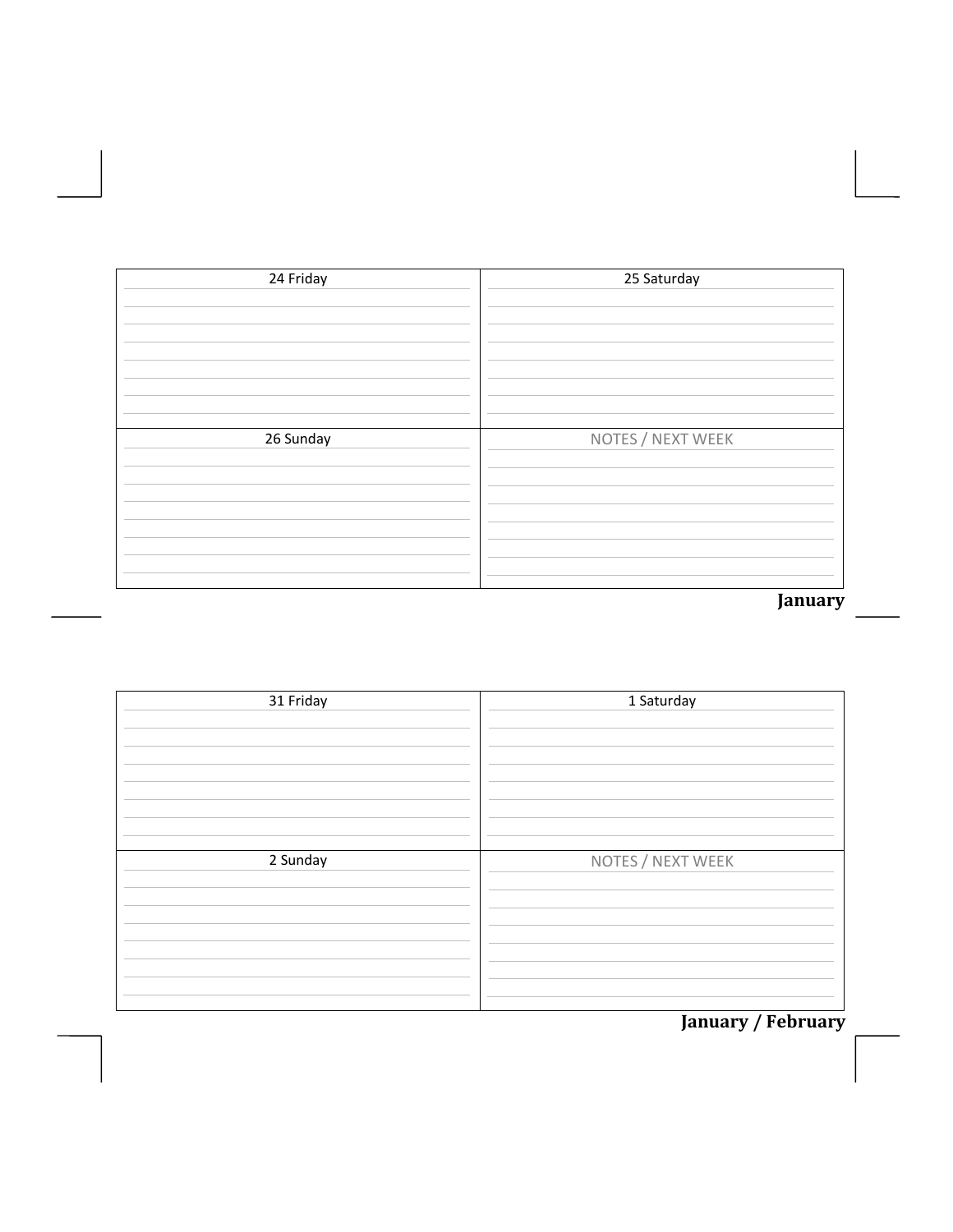#### **February**

| 3 Monday    | 4 Tuesday  |
|-------------|------------|
| 5 Wednesday | 6 Thursday |

# **January**

| 27 Monday    | 28 Tuesday  |
|--------------|-------------|
| 29 Wednesday | 30 Thursday |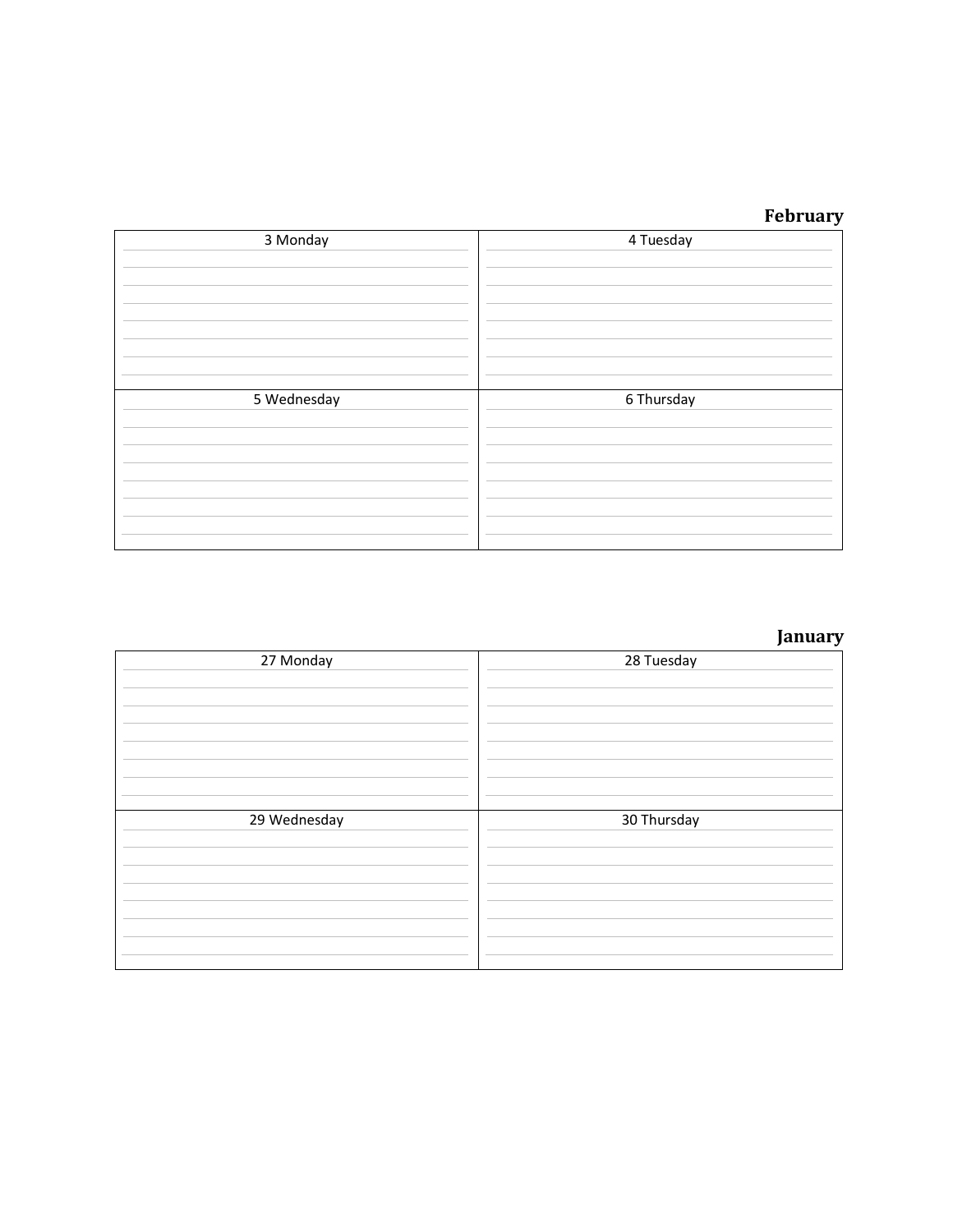| 7 Friday | 8 Saturday        |
|----------|-------------------|
|          |                   |
|          |                   |
|          |                   |
|          |                   |
|          |                   |
|          |                   |
|          |                   |
|          |                   |
| 9 Sunday | NOTES / NEXT WEEK |
|          |                   |
|          |                   |
|          |                   |
|          |                   |
|          |                   |
|          |                   |
|          |                   |
|          |                   |
|          |                   |
|          | February          |

| 14 Friday | 15 Saturday       |
|-----------|-------------------|
| 16 Sunday | NOTES / NEXT WEEK |

**February**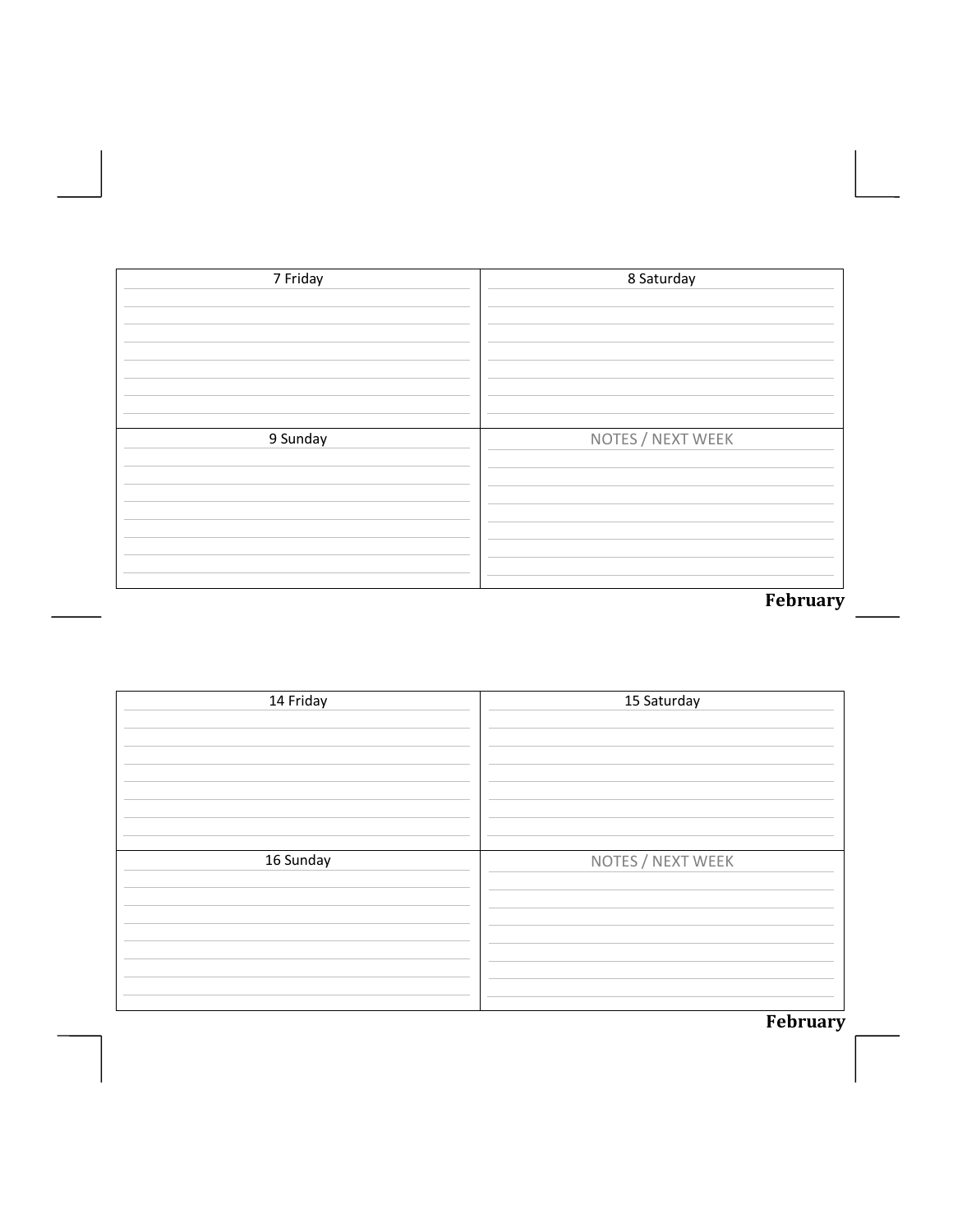#### **February**

| 17 Monday    | 18 Tuesday  |
|--------------|-------------|
| 19 Wednesday | 20 Thursday |

## **February**

| 10 Monday    | 11 Tuesday  |
|--------------|-------------|
| 12 Wednesday | 13 Thursday |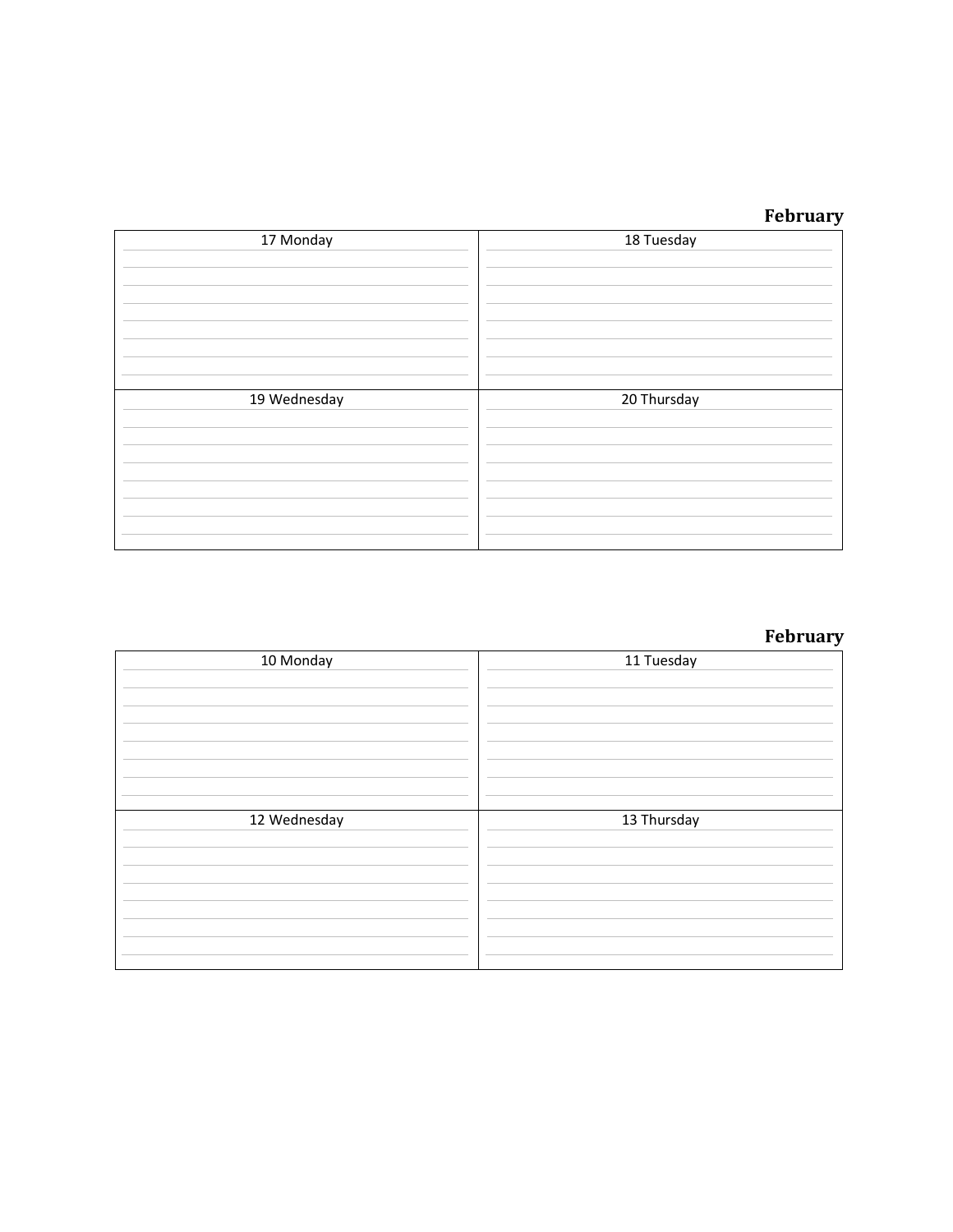| 21 Friday | 22 Saturday       |
|-----------|-------------------|
|           |                   |
|           |                   |
|           |                   |
|           |                   |
|           |                   |
| 23 Sunday | NOTES / NEXT WEEK |
|           |                   |
|           |                   |
|           |                   |
|           |                   |
|           |                   |
|           | February          |

| 28 Friday | 29 Saturday       |
|-----------|-------------------|
| 1 Sunday  | NOTES / NEXT WEEK |

# **February** / March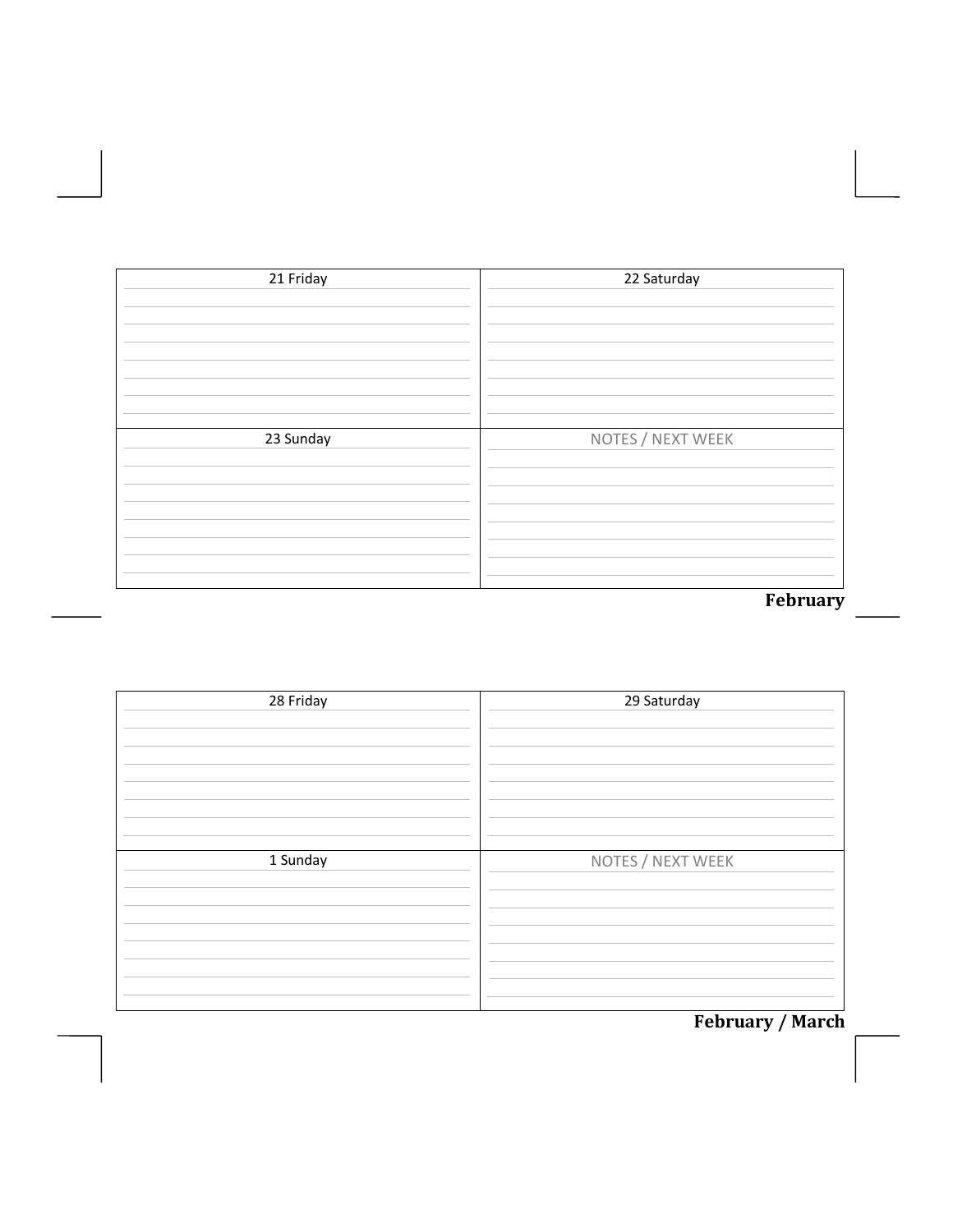| 2 Monday    | 3 Tuesday  |
|-------------|------------|
| 4 Wednesday | 5 Thursday |

# **February**

| 24 Monday    | 25 Tuesday  |
|--------------|-------------|
| 26 Wednesday | 27 Thursday |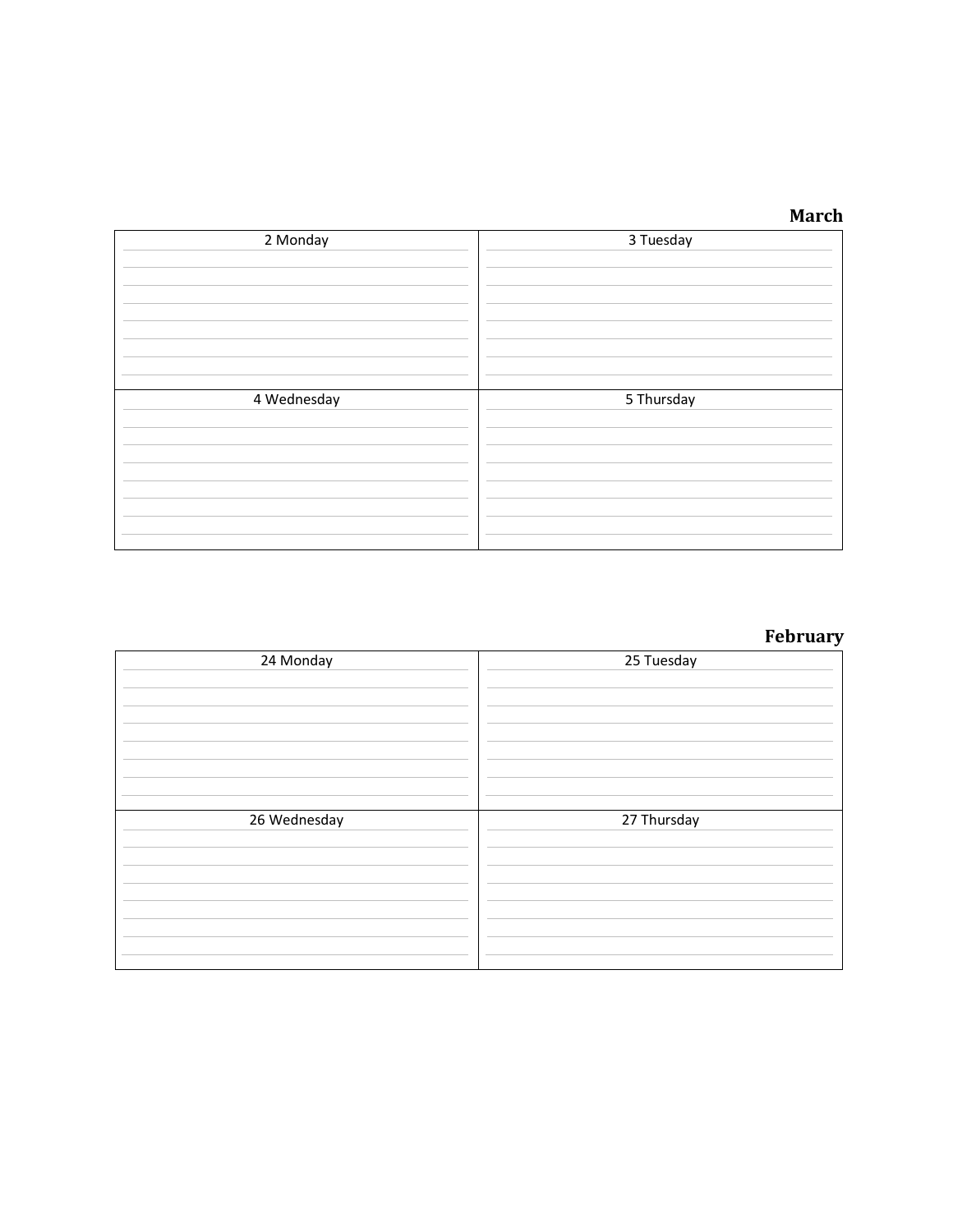| 6 Friday | 7 Saturday        |
|----------|-------------------|
|          |                   |
|          |                   |
|          |                   |
|          |                   |
|          |                   |
|          |                   |
| 8 Sunday | NOTES / NEXT WEEK |
|          |                   |
|          |                   |
|          |                   |
|          |                   |
|          |                   |
|          | <b>March</b>      |

| 13 Friday | 14 Saturday       |
|-----------|-------------------|
| 15 Sunday | NOTES / NEXT WEEK |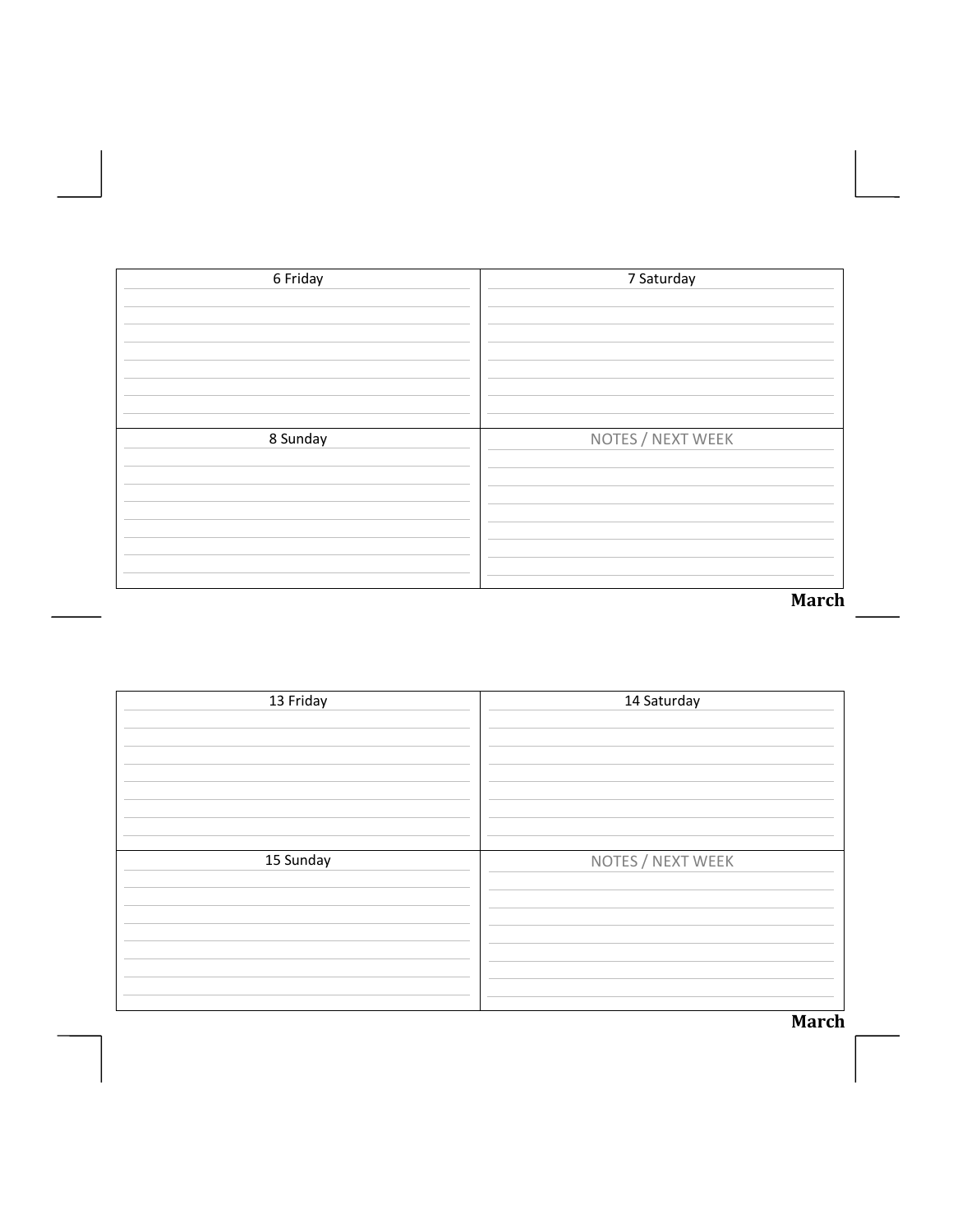| 16 Monday    | 17 Tuesday  |
|--------------|-------------|
| 18 Wednesday | 19 Thursday |

| 9 Monday     | 10 Tuesday  |
|--------------|-------------|
| 11 Wednesday | 12 Thursday |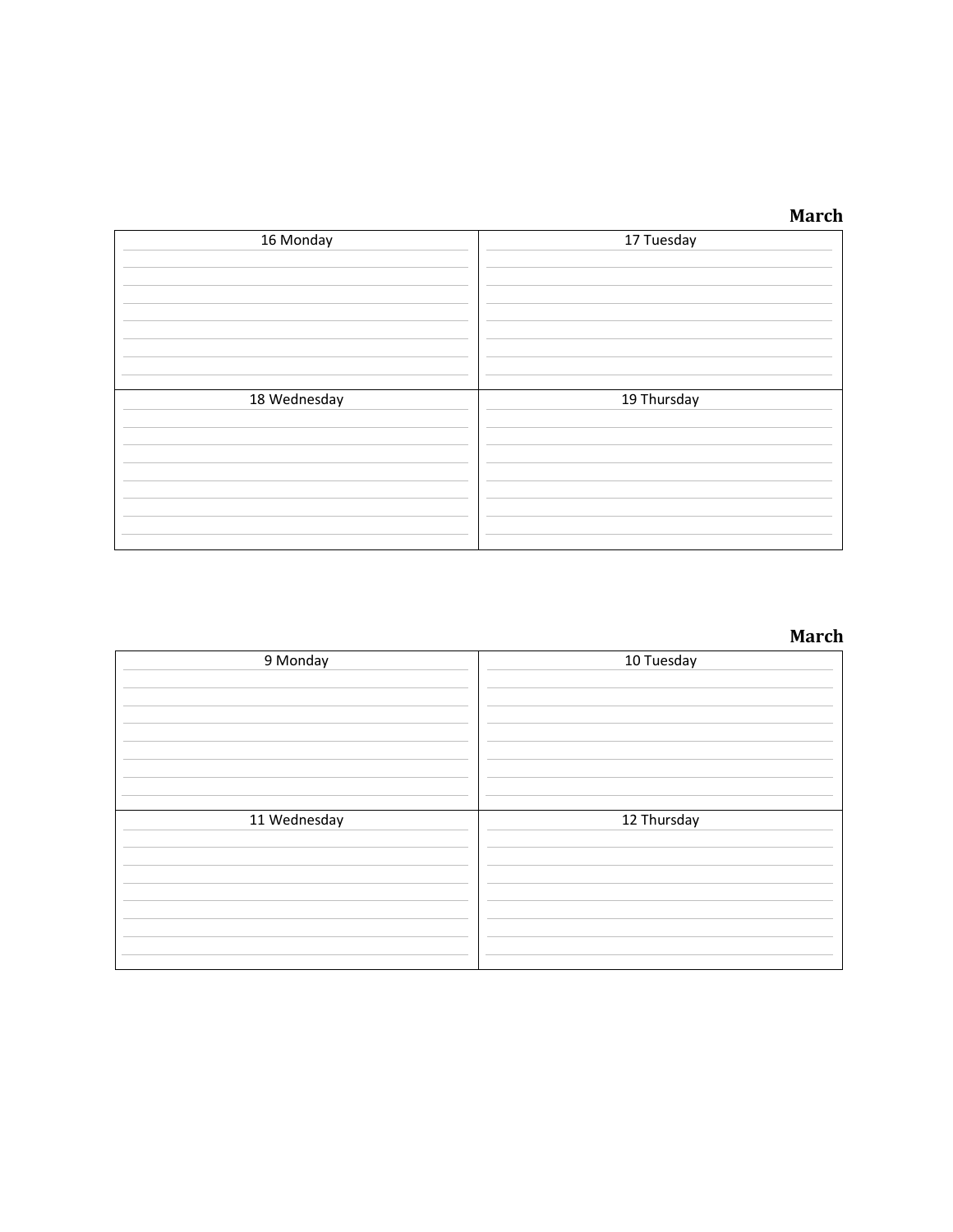| 20 Friday | 21 Saturday       |
|-----------|-------------------|
|           |                   |
|           |                   |
|           |                   |
|           |                   |
|           |                   |
|           |                   |
| 22 Sunday | NOTES / NEXT WEEK |
|           |                   |
|           |                   |
|           |                   |
|           |                   |
|           |                   |
|           |                   |
|           |                   |
|           | <b>March</b>      |

| 27 Friday | 28 Saturday       |
|-----------|-------------------|
| 29 Sunday | NOTES / NEXT WEEK |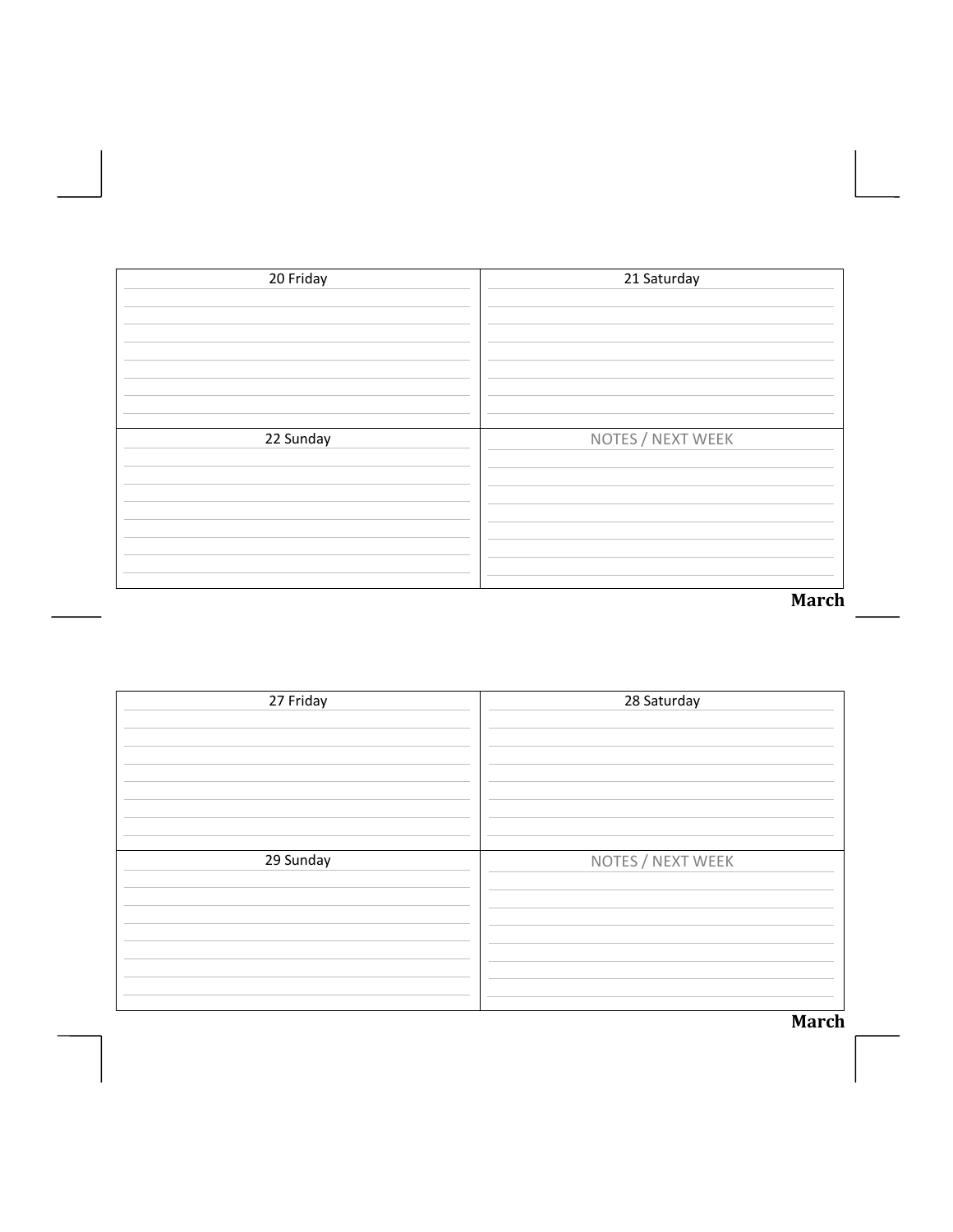| 30 Monday   | 31 Tuesday |
|-------------|------------|
| 1 Wednesday | 2 Thursday |

| 23 Monday    | 24 Tuesday  |
|--------------|-------------|
| 25 Wednesday | 26 Thursday |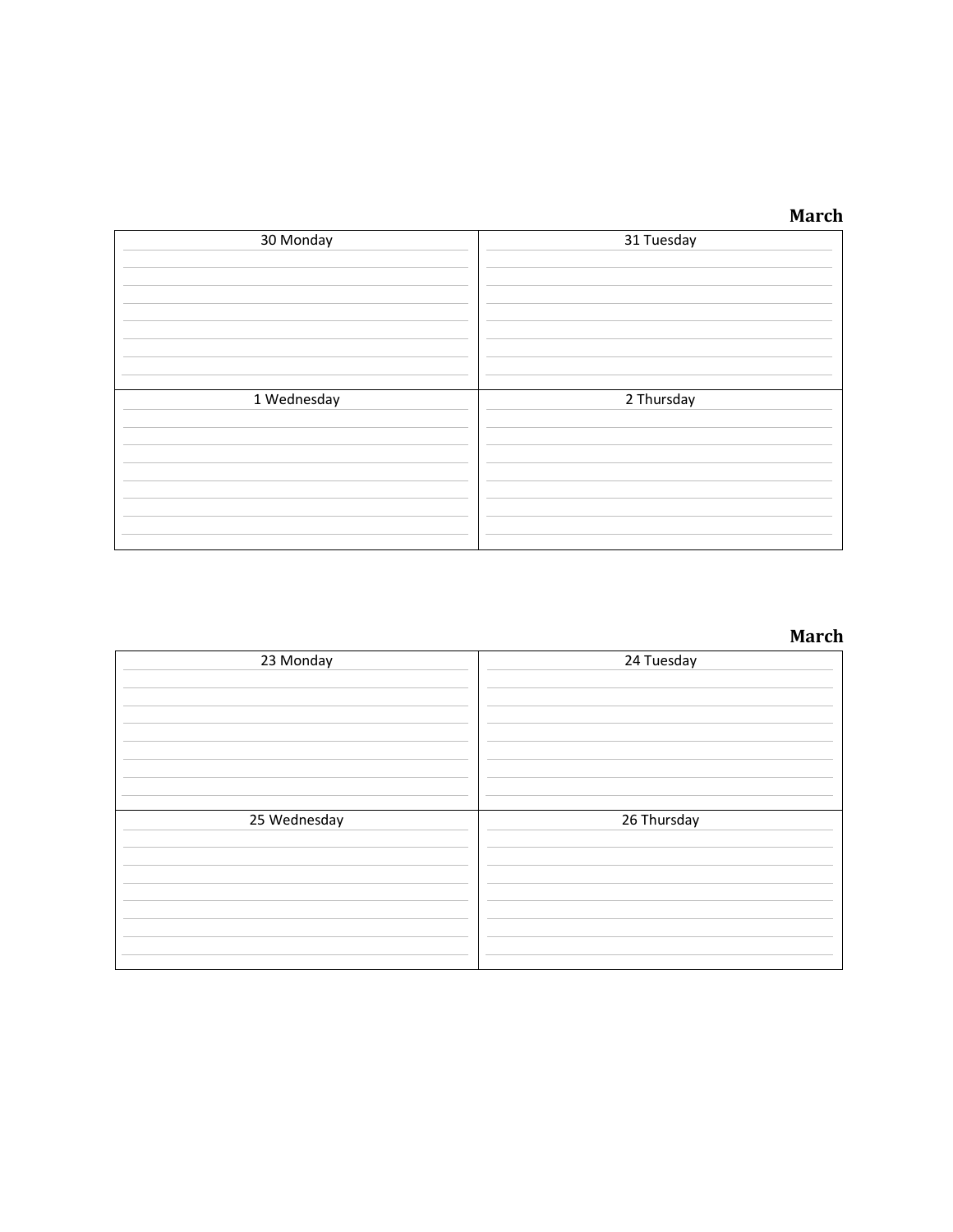| 3 Friday | 4 Saturday        |
|----------|-------------------|
|          |                   |
|          |                   |
|          |                   |
|          |                   |
|          |                   |
|          |                   |
| 5 Sunday | NOTES / NEXT WEEK |
|          |                   |
|          |                   |
|          |                   |
|          |                   |
|          |                   |
|          |                   |
|          |                   |
|          | April             |

| 10 Friday | 11 Saturday       |
|-----------|-------------------|
| 12 Sunday | NOTES / NEXT WEEK |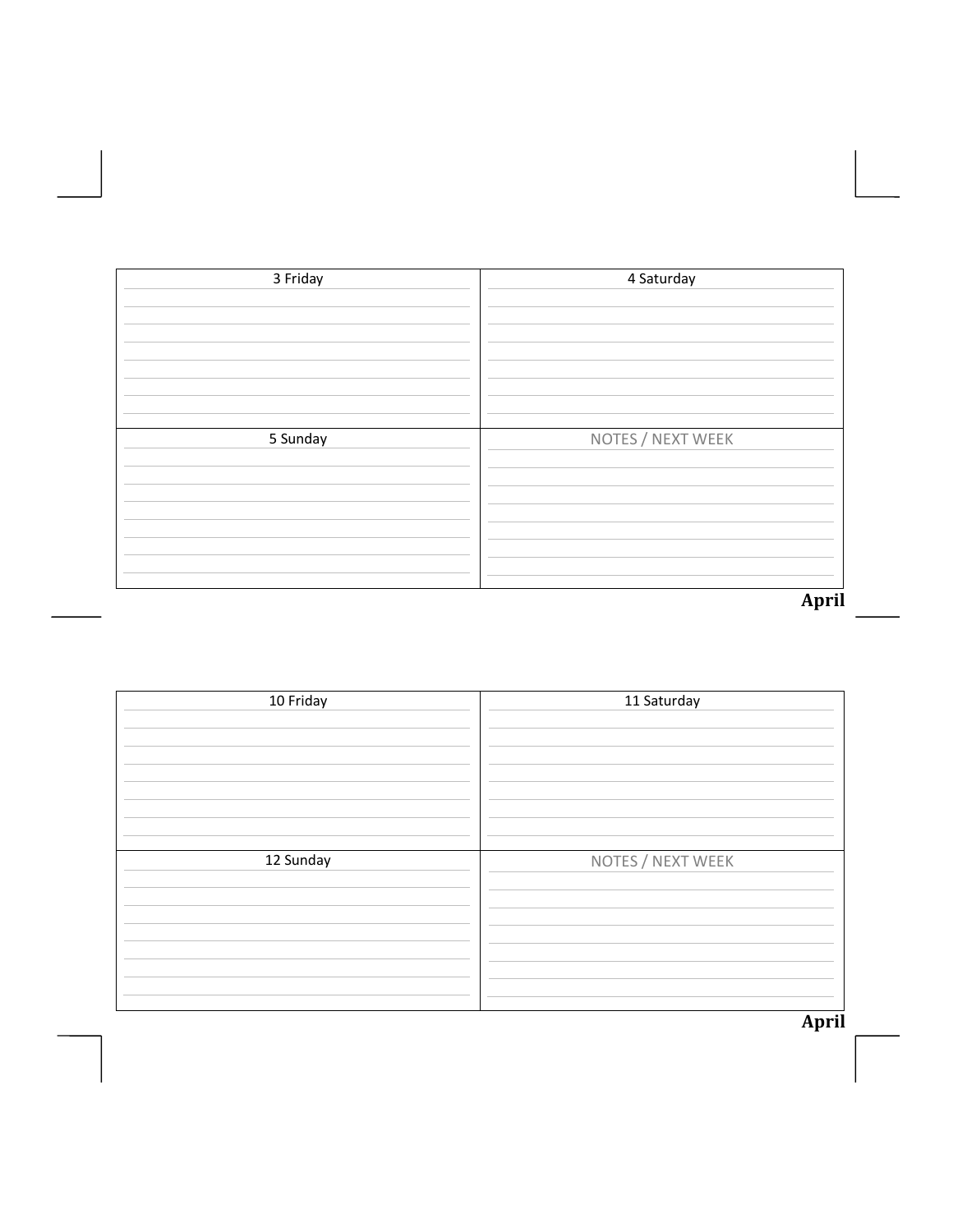| 13 Monday    | 14 Tuesday  |
|--------------|-------------|
| 15 Wednesday | 16 Thursday |

| 6 Monday    | 7 Tuesday  |
|-------------|------------|
| 8 Wednesday | 9 Thursday |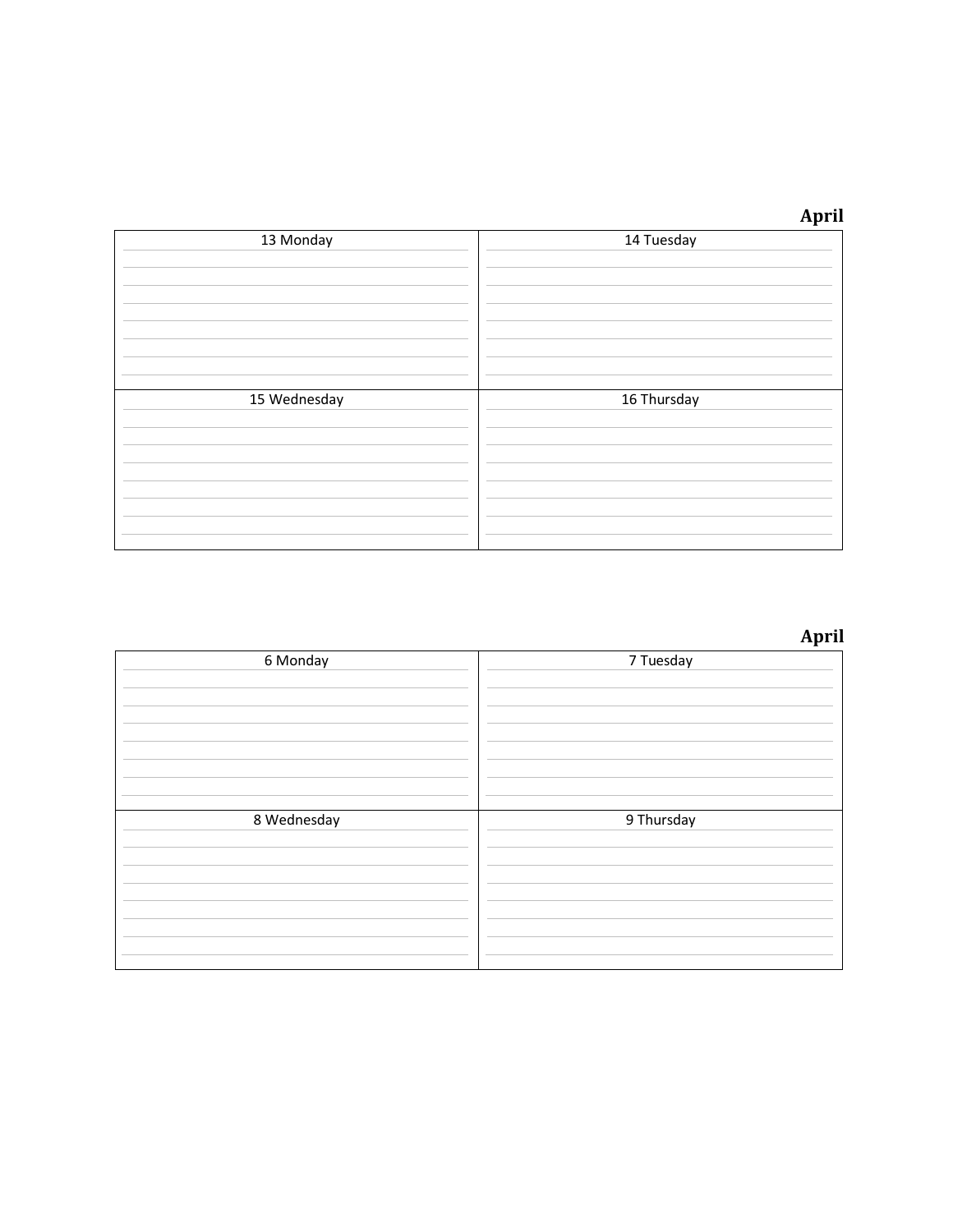| 17 Friday | 18 Saturday       |
|-----------|-------------------|
|           |                   |
|           |                   |
|           |                   |
|           |                   |
|           |                   |
|           |                   |
|           |                   |
|           |                   |
| 19 Sunday | NOTES / NEXT WEEK |
|           |                   |
|           |                   |
|           |                   |
|           |                   |
|           |                   |
|           |                   |
|           |                   |
|           | April             |
|           |                   |

| 24 Friday | 25 Saturday       |
|-----------|-------------------|
| 26 Sunday | NOTES / NEXT WEEK |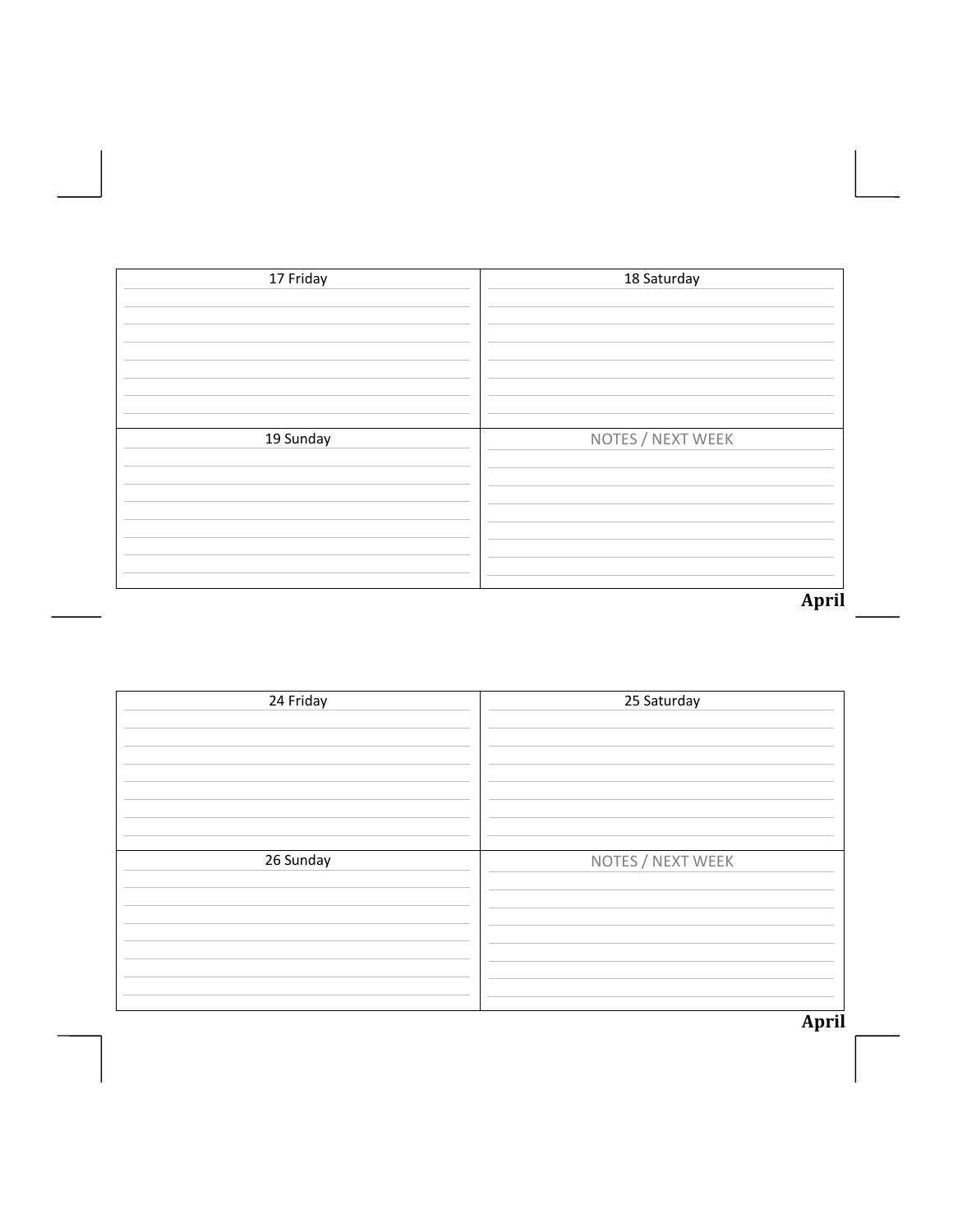|              | April       |
|--------------|-------------|
| 27 Monday    | 28 Tuesday  |
|              |             |
|              |             |
|              |             |
|              |             |
|              |             |
|              |             |
| 29 Wednesday | 30 Thursday |
|              |             |
|              |             |
|              |             |
|              |             |
|              |             |
|              |             |

| 20 Monday    | 21 Tuesday  |
|--------------|-------------|
| 22 Wednesday | 23 Thursday |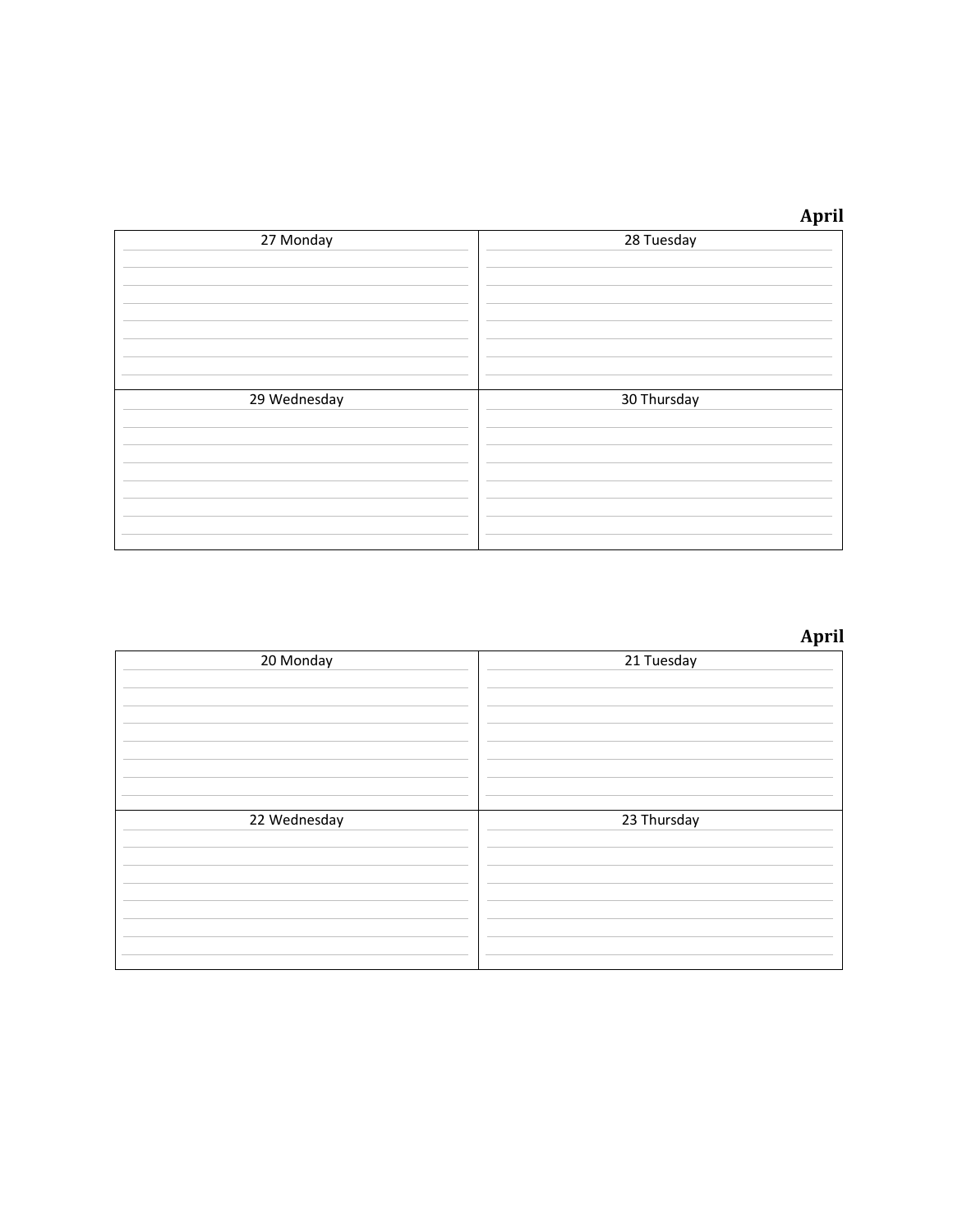| 1 Friday | 2 Saturday        |
|----------|-------------------|
|          |                   |
|          |                   |
|          |                   |
|          |                   |
|          |                   |
|          |                   |
|          |                   |
|          |                   |
| 3 Sunday |                   |
|          | NOTES / NEXT WEEK |
|          |                   |
|          |                   |
|          |                   |
|          |                   |
|          |                   |
|          |                   |
|          |                   |
|          |                   |
|          | May               |

| 8 Friday  | 9 Saturday        |
|-----------|-------------------|
| 10 Sunday | NOTES / NEXT WEEK |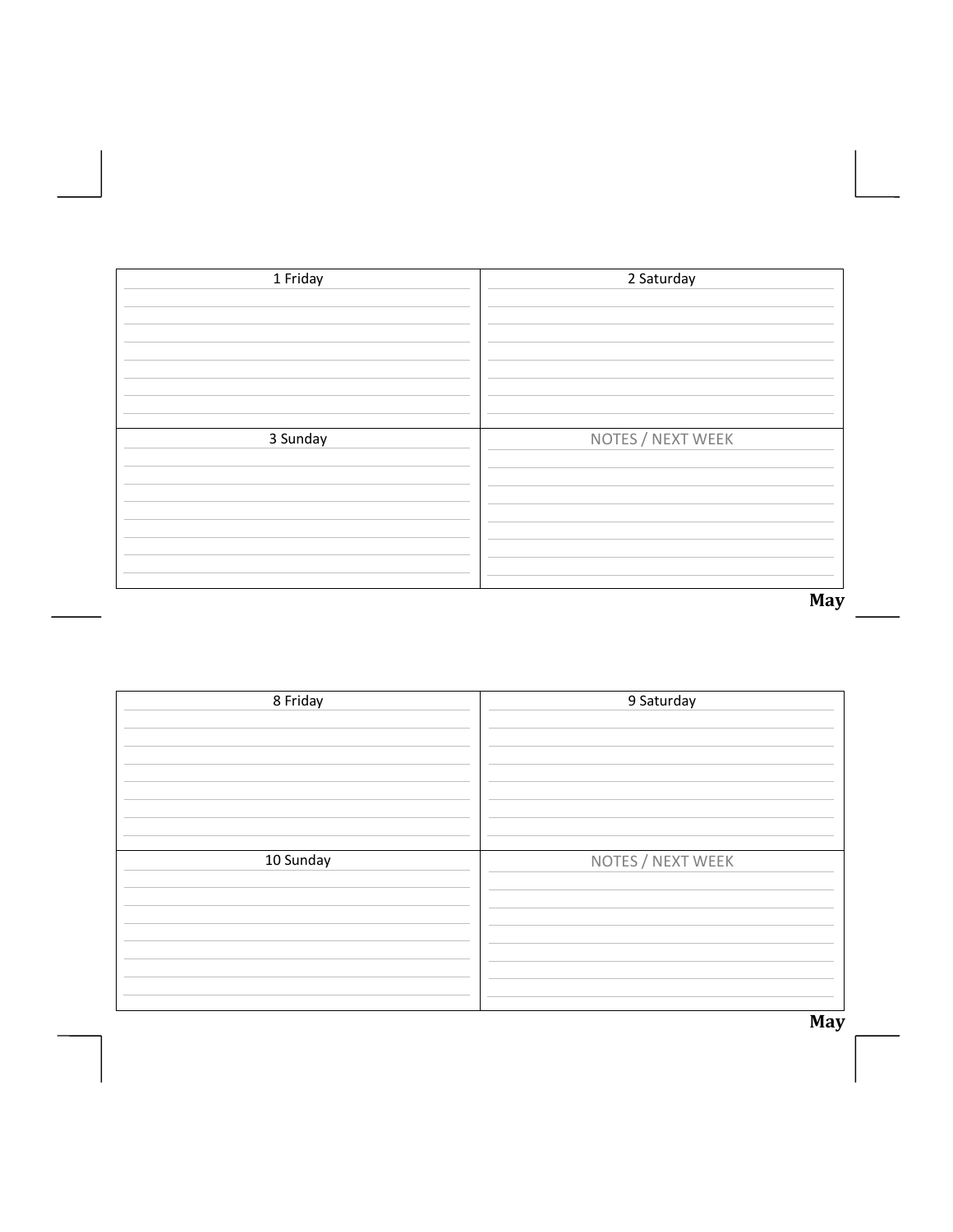| ۰. |  |
|----|--|

|              | <b>May</b>  |
|--------------|-------------|
| 11 Monday    | 12 Tuesday  |
|              |             |
|              |             |
|              |             |
|              |             |
|              |             |
|              |             |
|              |             |
| 13 Wednesday | 14 Thursday |
|              |             |
|              |             |
|              |             |
|              |             |
|              |             |
|              |             |
|              |             |

| 4 Monday    | 5 Tuesday  |
|-------------|------------|
| 6 Wednesday | 7 Thursday |
|             |            |
|             |            |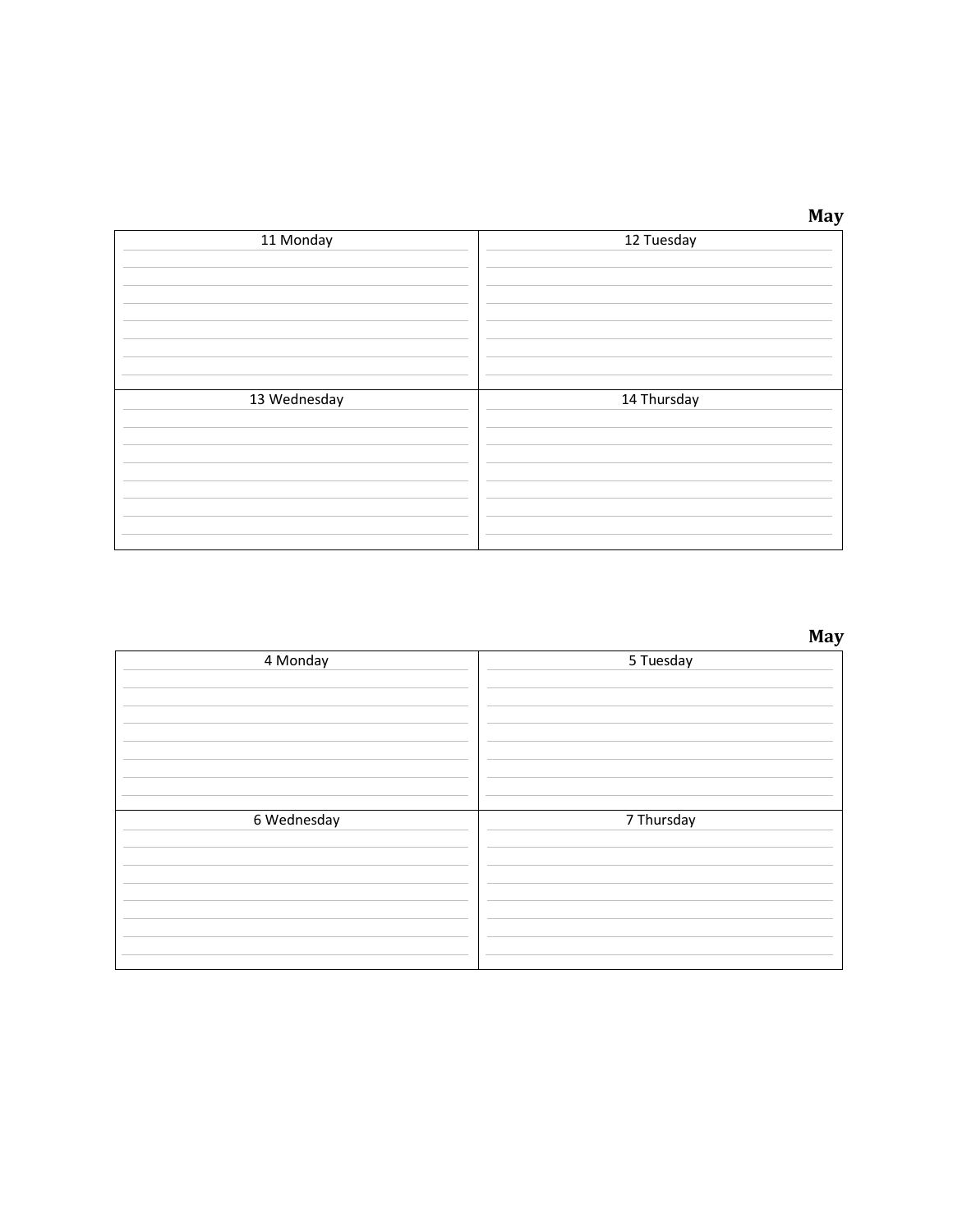| 15 Friday | 16 Saturday       |
|-----------|-------------------|
|           |                   |
|           |                   |
|           |                   |
|           |                   |
|           |                   |
|           |                   |
|           |                   |
|           |                   |
| 17 Sunday | NOTES / NEXT WEEK |
|           |                   |
|           |                   |
|           |                   |
|           |                   |
|           |                   |
|           |                   |
|           |                   |
|           | May               |

| 22 Friday | 23 Saturday       |
|-----------|-------------------|
| 24 Sunday | NOTES / NEXT WEEK |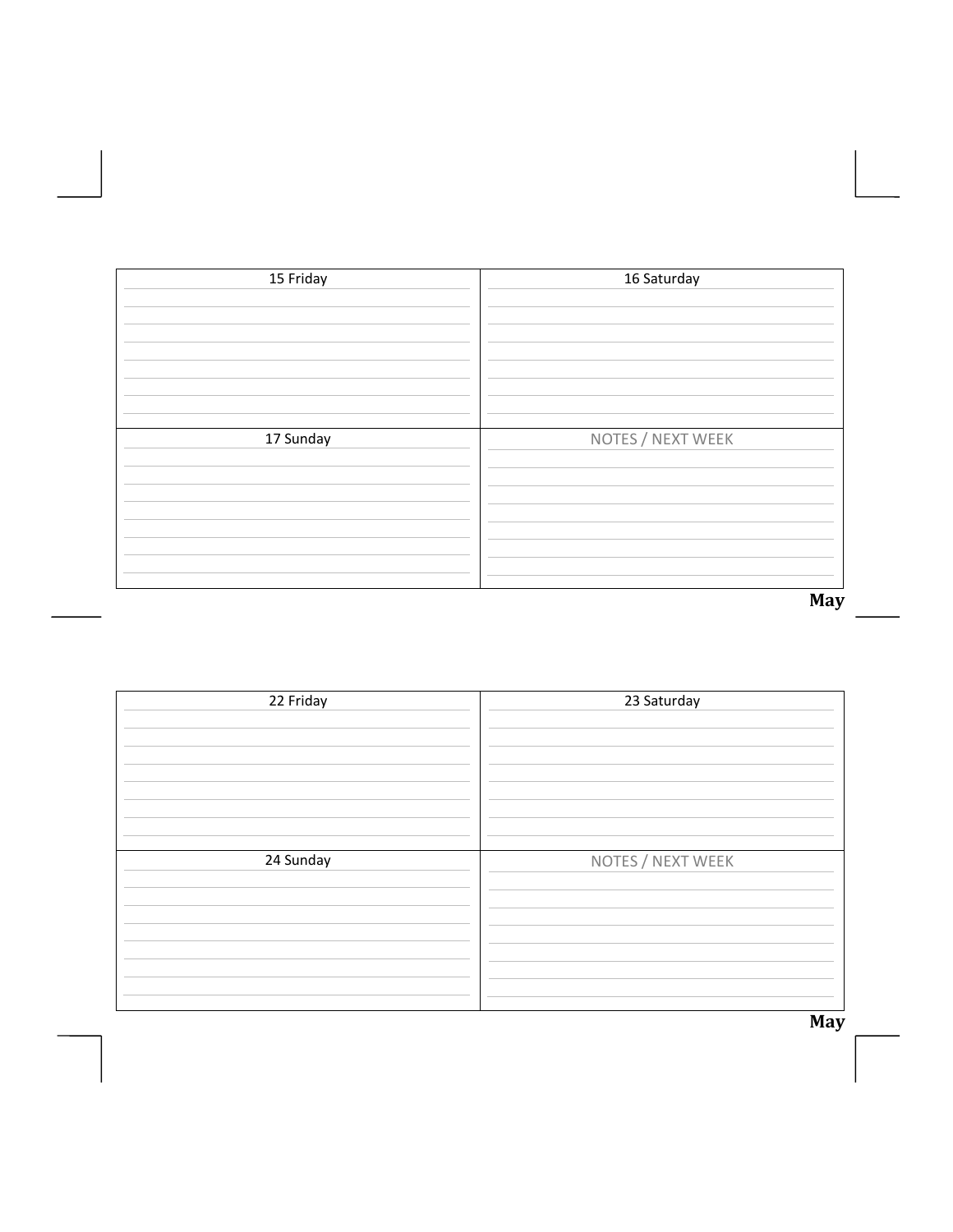| ۰. |  |
|----|--|

|              | <b>May</b>  |
|--------------|-------------|
| 25 Monday    | 26 Tuesday  |
|              |             |
|              |             |
|              |             |
|              |             |
|              |             |
|              |             |
|              |             |
| 27 Wednesday | 28 Thursday |
|              |             |
|              |             |
|              |             |
|              |             |
|              |             |
|              |             |
|              |             |

| 18 Monday    | 19 Tuesday  |
|--------------|-------------|
|              |             |
|              |             |
| 20 Wednesday | 21 Thursday |
|              |             |
|              |             |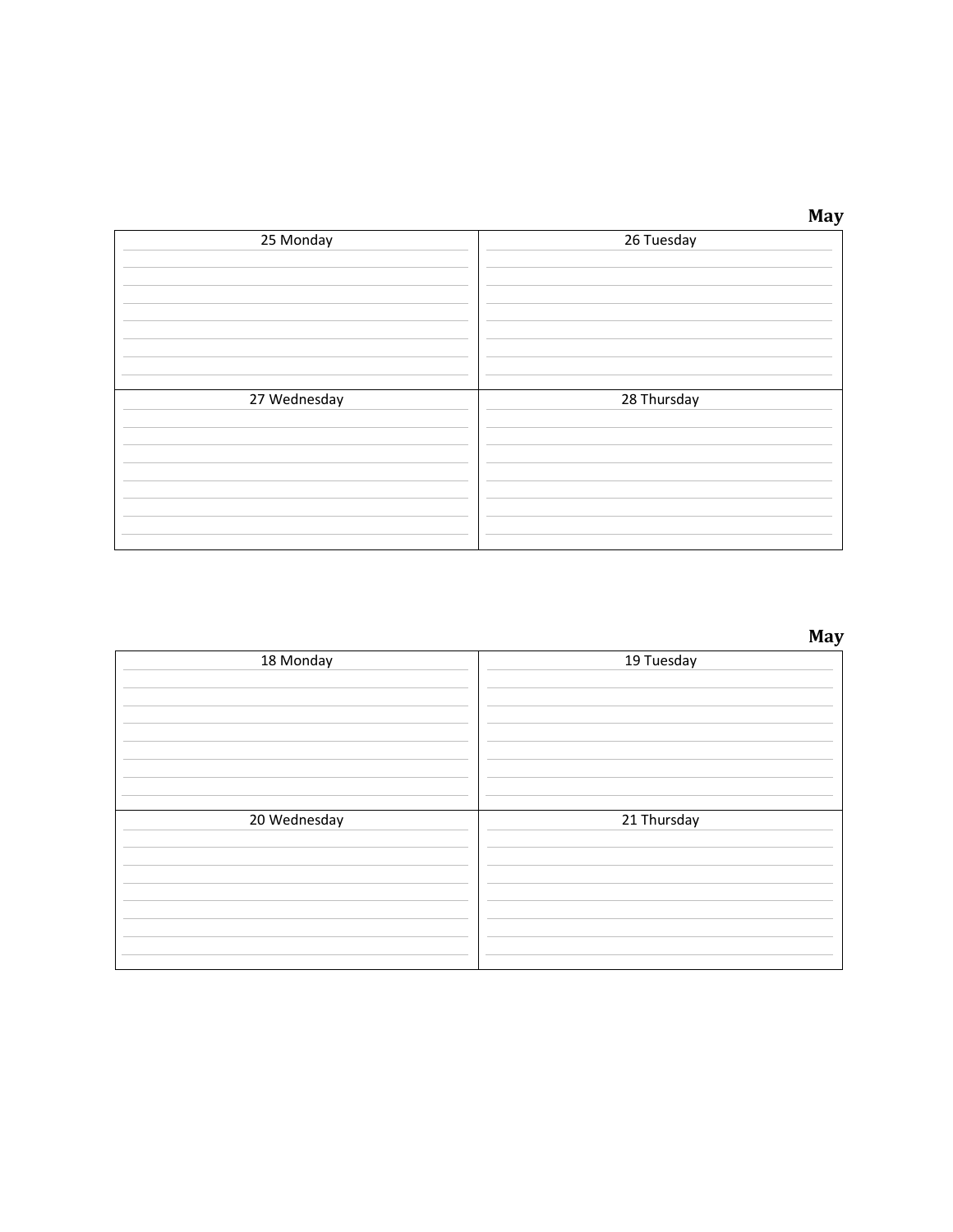| 29 Friday | 30 Saturday       |
|-----------|-------------------|
|           |                   |
|           |                   |
|           |                   |
|           |                   |
|           |                   |
|           |                   |
|           |                   |
|           |                   |
|           |                   |
| 31 Sunday | NOTES / NEXT WEEK |
|           |                   |
|           |                   |
|           |                   |
|           |                   |
|           |                   |
|           |                   |
|           |                   |
|           |                   |
|           |                   |
|           | May               |

| 5 Friday | 6 Saturday        |
|----------|-------------------|
| 7 Sunday | NOTES / NEXT WEEK |

**June**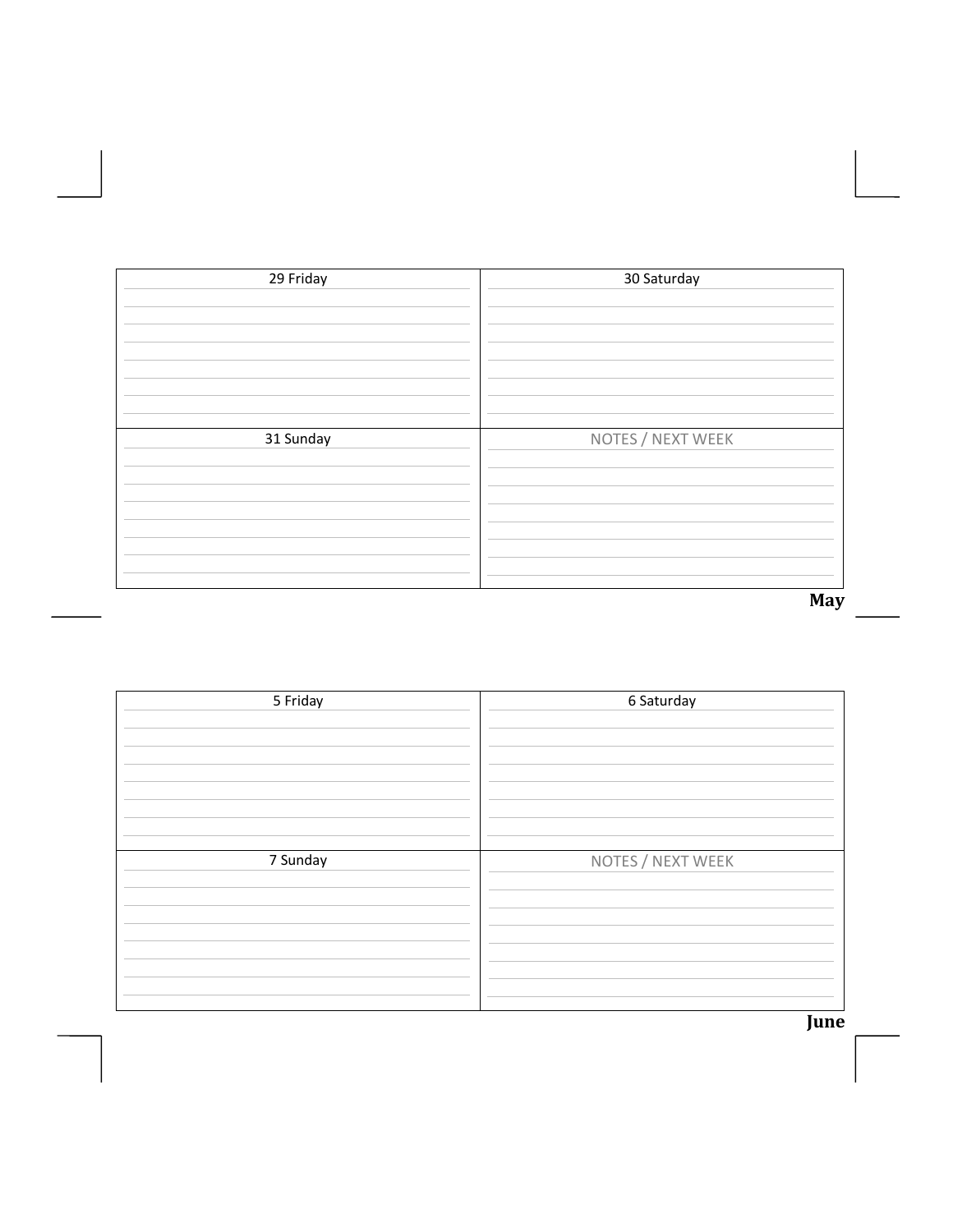|              | June        |
|--------------|-------------|
| 8 Monday     | 9 Tuesday   |
|              |             |
|              |             |
|              |             |
|              |             |
|              |             |
|              |             |
|              |             |
| 10 Wednesday | 11 Thursday |
|              |             |
|              |             |
|              |             |
|              |             |
|              |             |
|              |             |
|              |             |

#### *June June*

| 1 Monday    | 2 Tuesday  |
|-------------|------------|
| 3 Wednesday | 4 Thursday |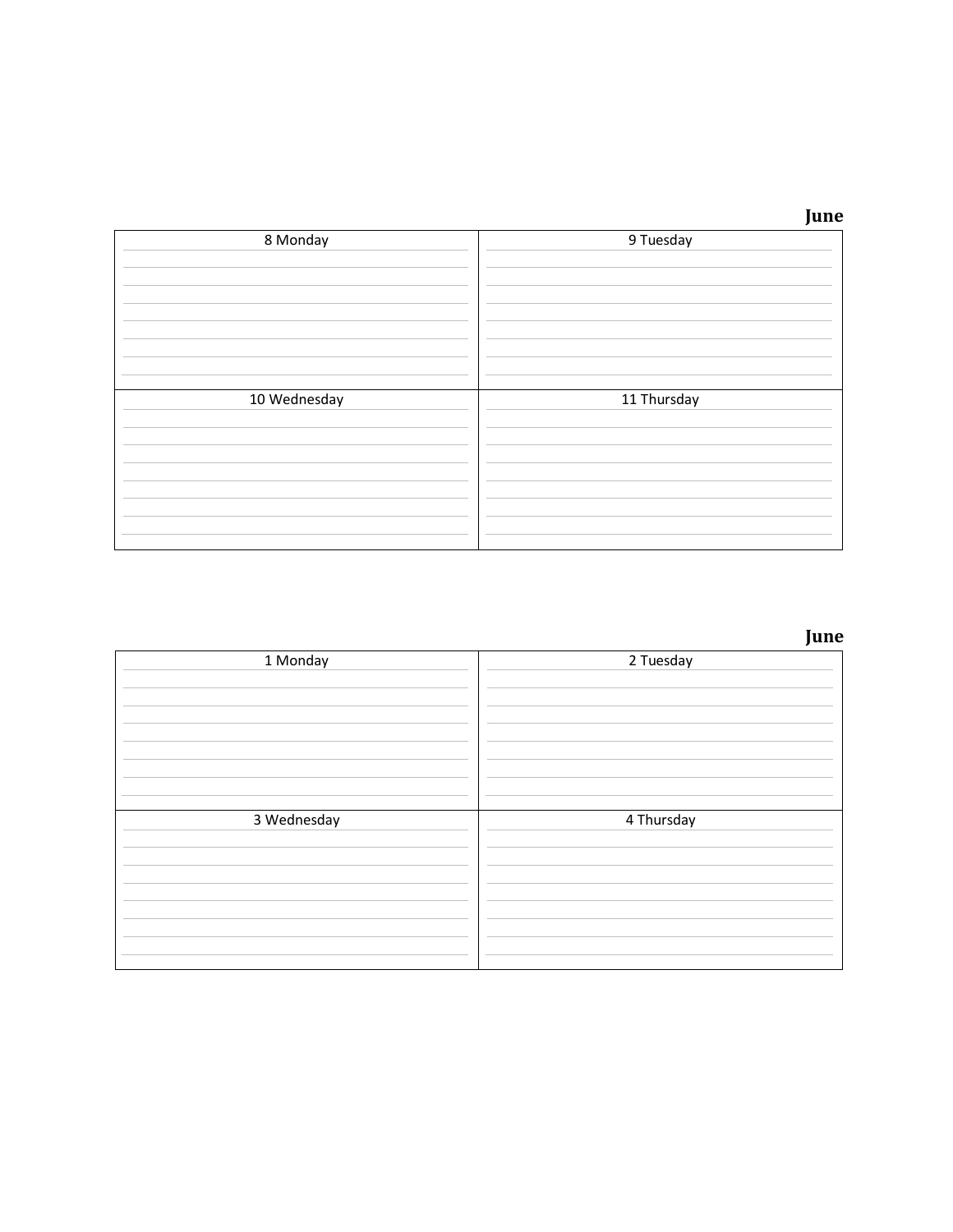| 12 Friday | 13 Saturday       |
|-----------|-------------------|
|           |                   |
|           |                   |
|           |                   |
|           |                   |
|           |                   |
|           |                   |
| 14 Sunday | NOTES / NEXT WEEK |
|           |                   |
|           |                   |
|           |                   |
|           |                   |
|           |                   |
|           |                   |
|           | June              |

| 19 Friday | 20 Saturday       |
|-----------|-------------------|
| 21 Sunday | NOTES / NEXT WEEK |

**June**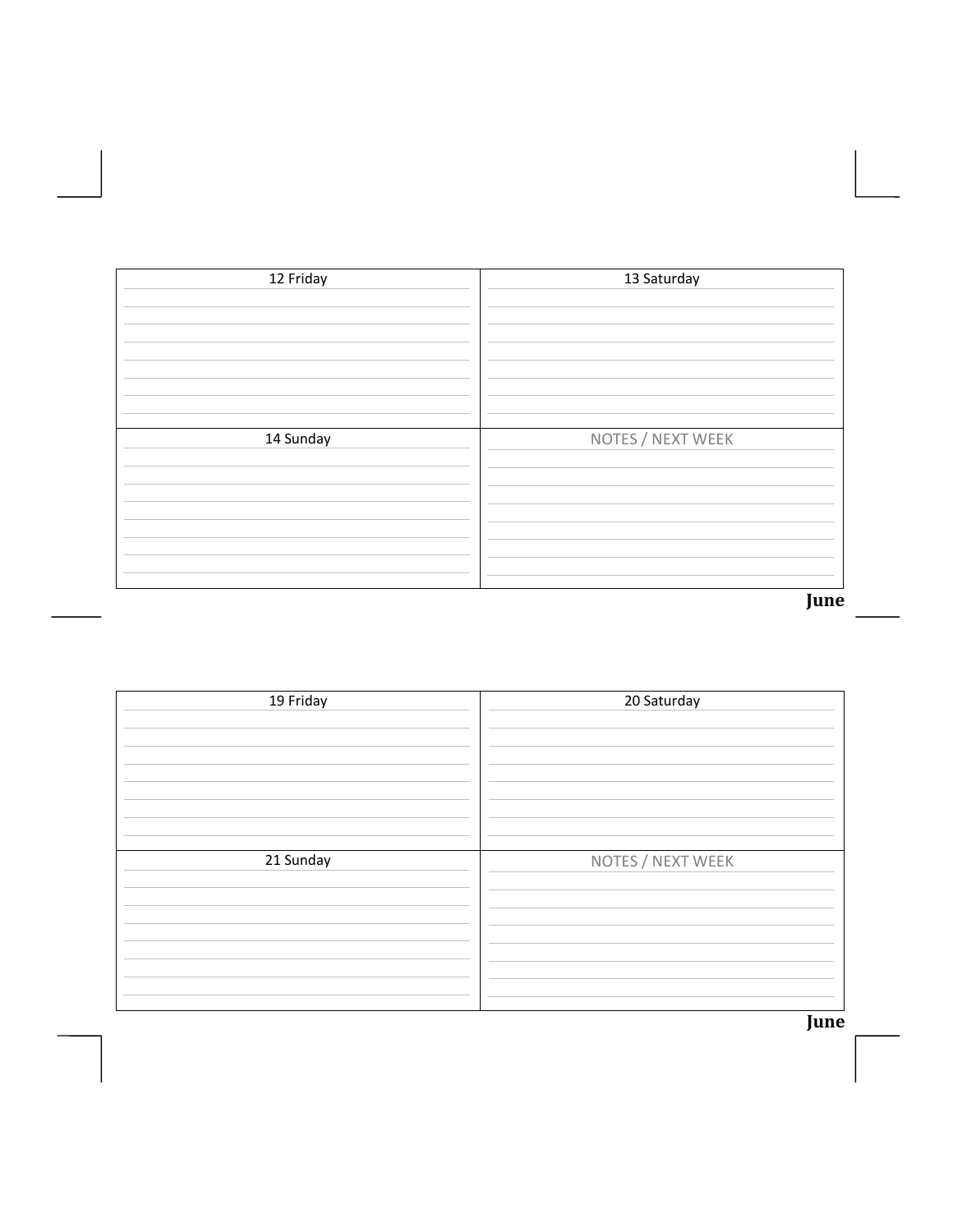|              | June        |
|--------------|-------------|
| 22 Monday    | 23 Tuesday  |
|              |             |
|              |             |
|              |             |
|              |             |
|              |             |
|              |             |
| 24 Wednesday | 25 Thursday |
|              |             |
|              |             |
|              |             |
|              |             |
|              |             |
|              |             |
|              |             |

#### *June June*

| 15 Monday    | 16 Tuesday  |
|--------------|-------------|
| 17 Wednesday | 18 Thursday |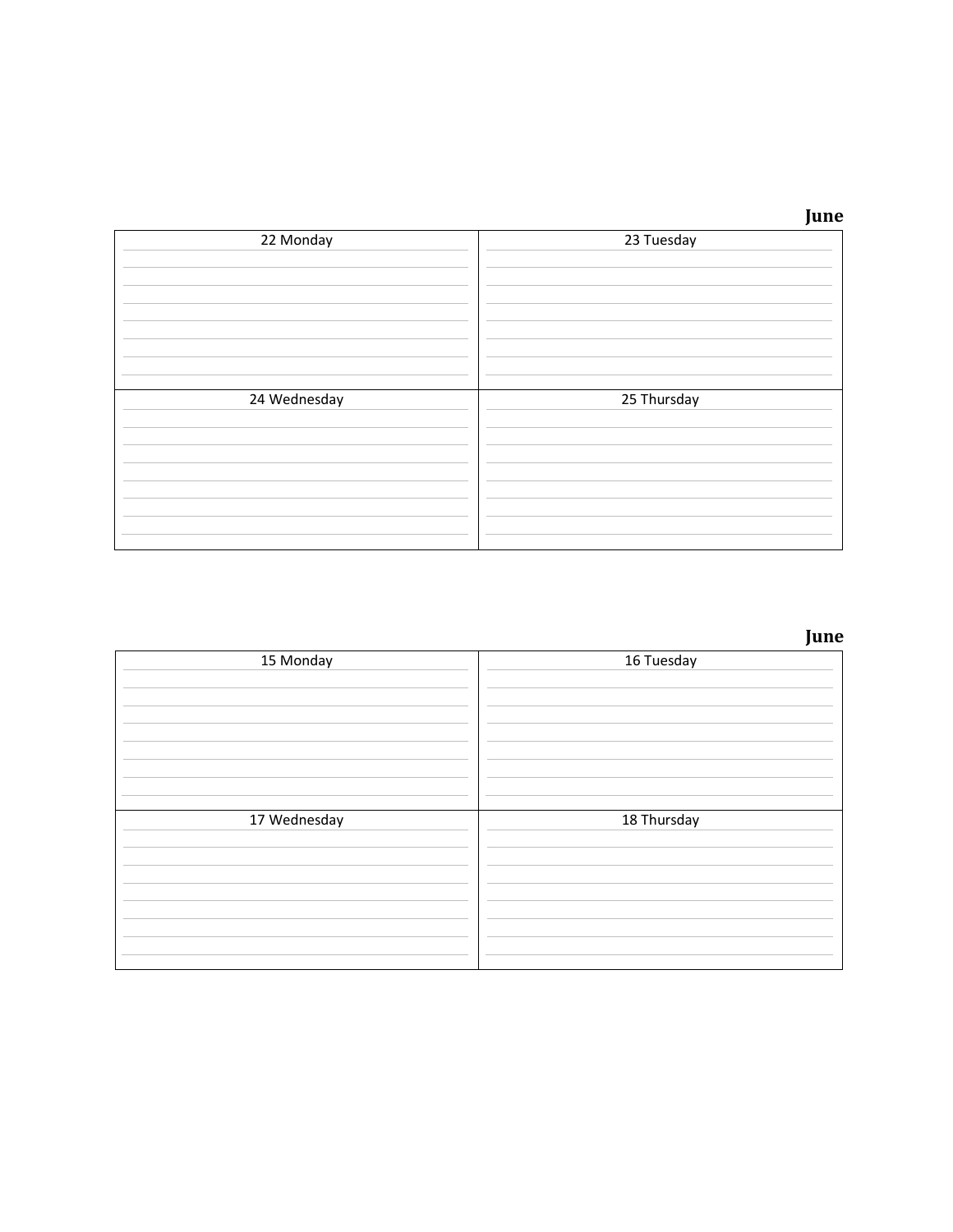| 26 Friday | 27 Saturday       |
|-----------|-------------------|
|           |                   |
|           |                   |
|           |                   |
|           |                   |
|           |                   |
|           |                   |
| 28 Sunday | NOTES / NEXT WEEK |
|           |                   |
|           |                   |
|           |                   |
|           |                   |
|           |                   |
|           |                   |
|           | June              |

| 3 Friday | 4 Saturday        |
|----------|-------------------|
| 5 Sunday | NOTES / NEXT WEEK |

**July**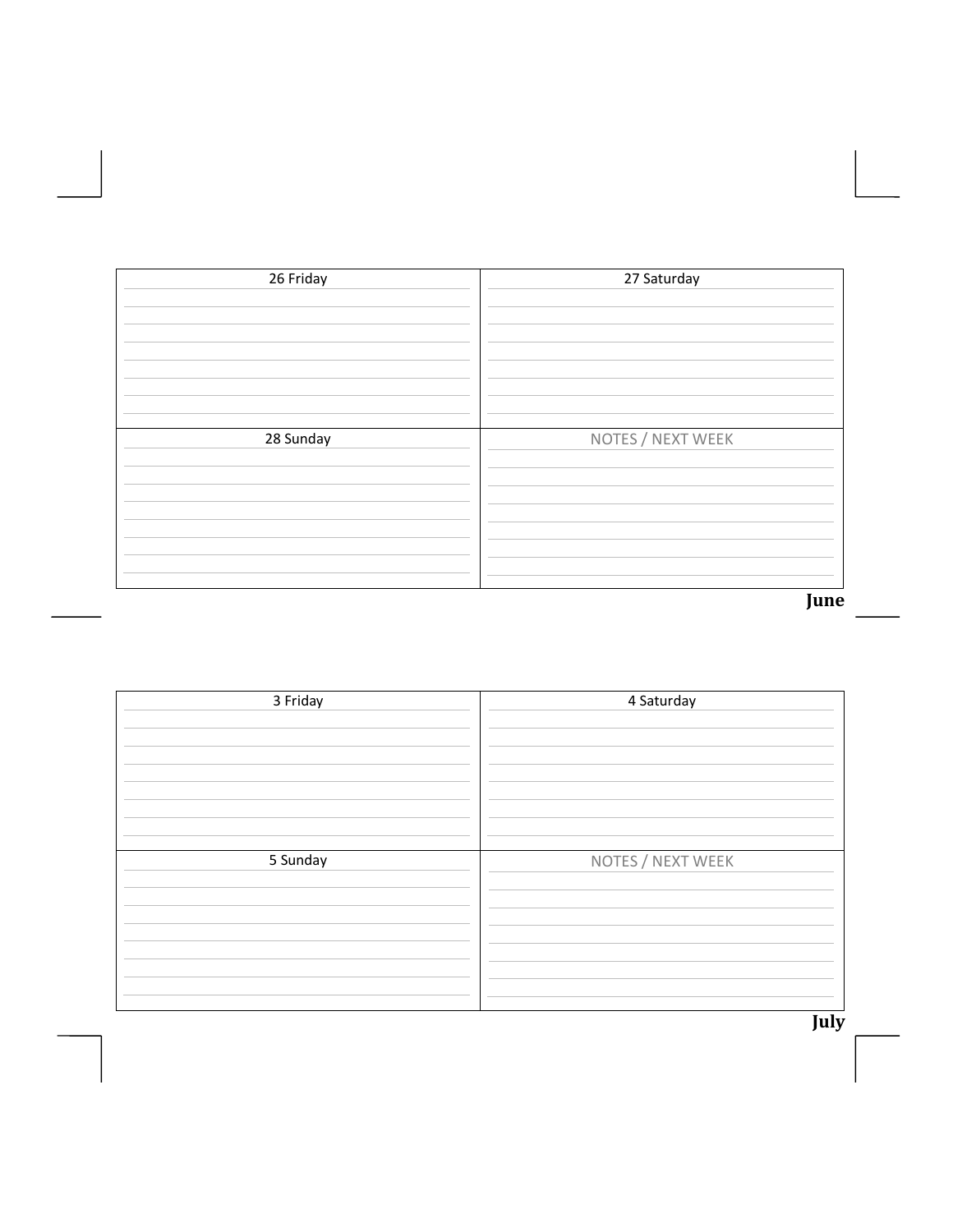

|             | July       |
|-------------|------------|
| 6 Monday    | 7 Tuesday  |
|             |            |
|             |            |
|             |            |
|             |            |
|             |            |
|             |            |
|             |            |
| 8 Wednesday | 9 Thursday |
|             |            |
|             |            |
|             |            |
|             |            |
|             |            |
|             |            |
|             |            |

# **June / July**

| 29 Monday   | 30 Tuesday |
|-------------|------------|
| 1 Wednesday | 2 Thursday |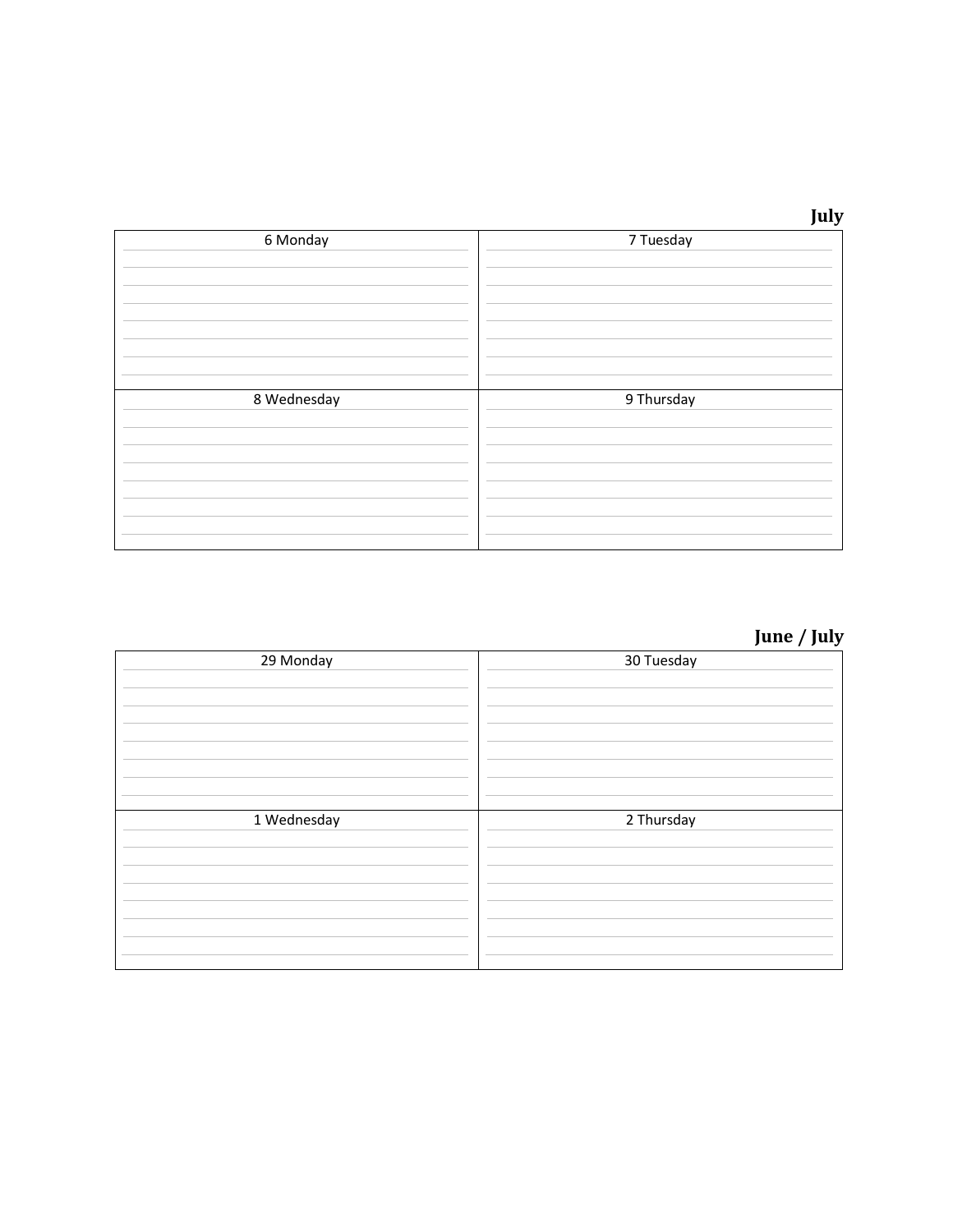| 10 Friday | 11 Saturday       |
|-----------|-------------------|
|           |                   |
|           |                   |
|           |                   |
|           |                   |
|           |                   |
|           |                   |
|           |                   |
|           |                   |
|           |                   |
| 12 Sunday | NOTES / NEXT WEEK |
|           |                   |
|           |                   |
|           |                   |
|           |                   |
|           |                   |
|           |                   |
|           |                   |
|           |                   |
|           |                   |
|           | July              |

| 17 Friday | 18 Saturday       |
|-----------|-------------------|
| 19 Sunday | NOTES / NEXT WEEK |

**July**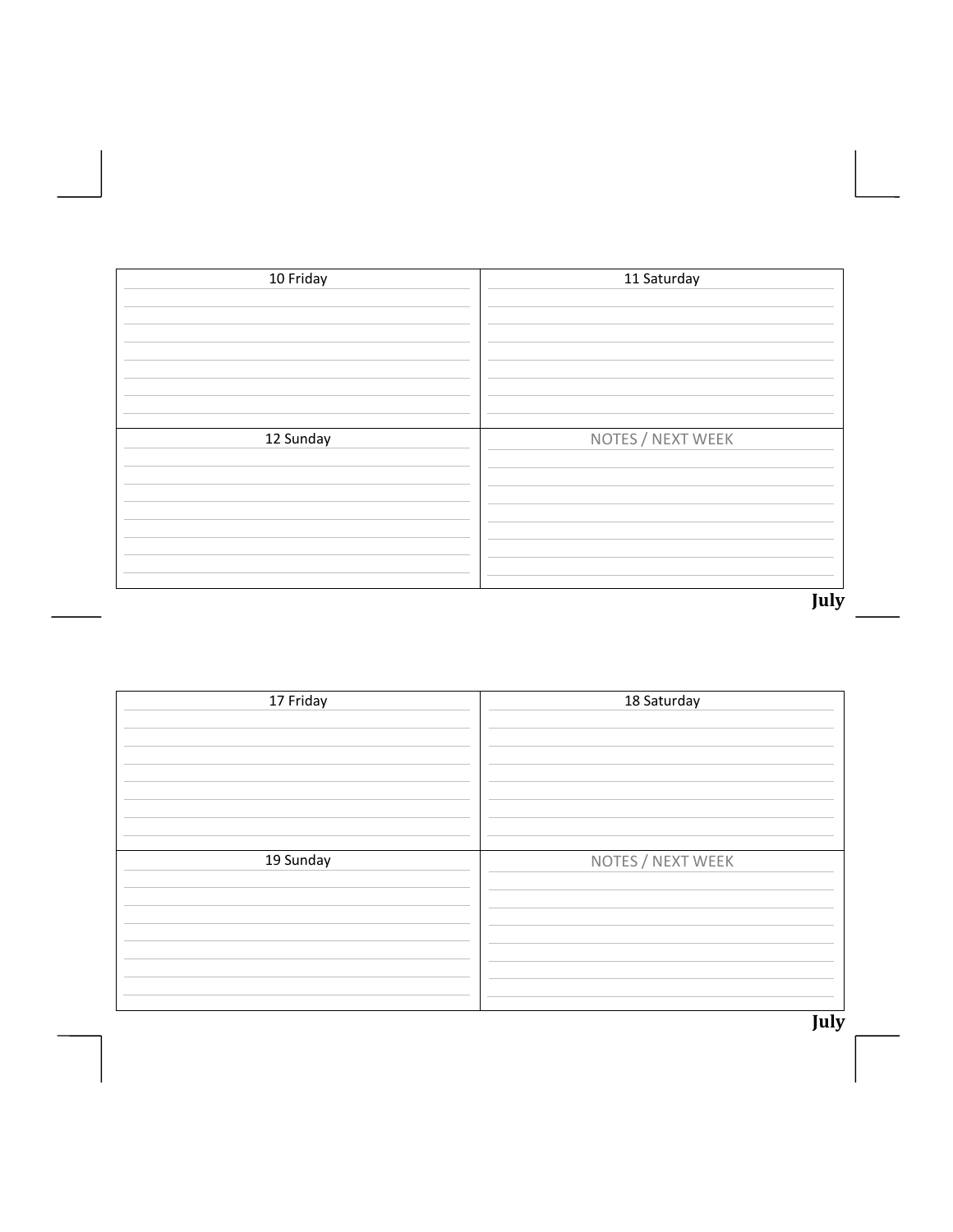|            | $L_{\rm H}$<br>Tuly |
|------------|---------------------|
| 21 Tuesday |                     |

| 20 Monday    | 21 Tuesday  |
|--------------|-------------|
| 22 Wednesday | 23 Thursday |

**July**

| 13 Monday    | 14 Tuesday  |
|--------------|-------------|
| 15 Wednesday | 16 Thursday |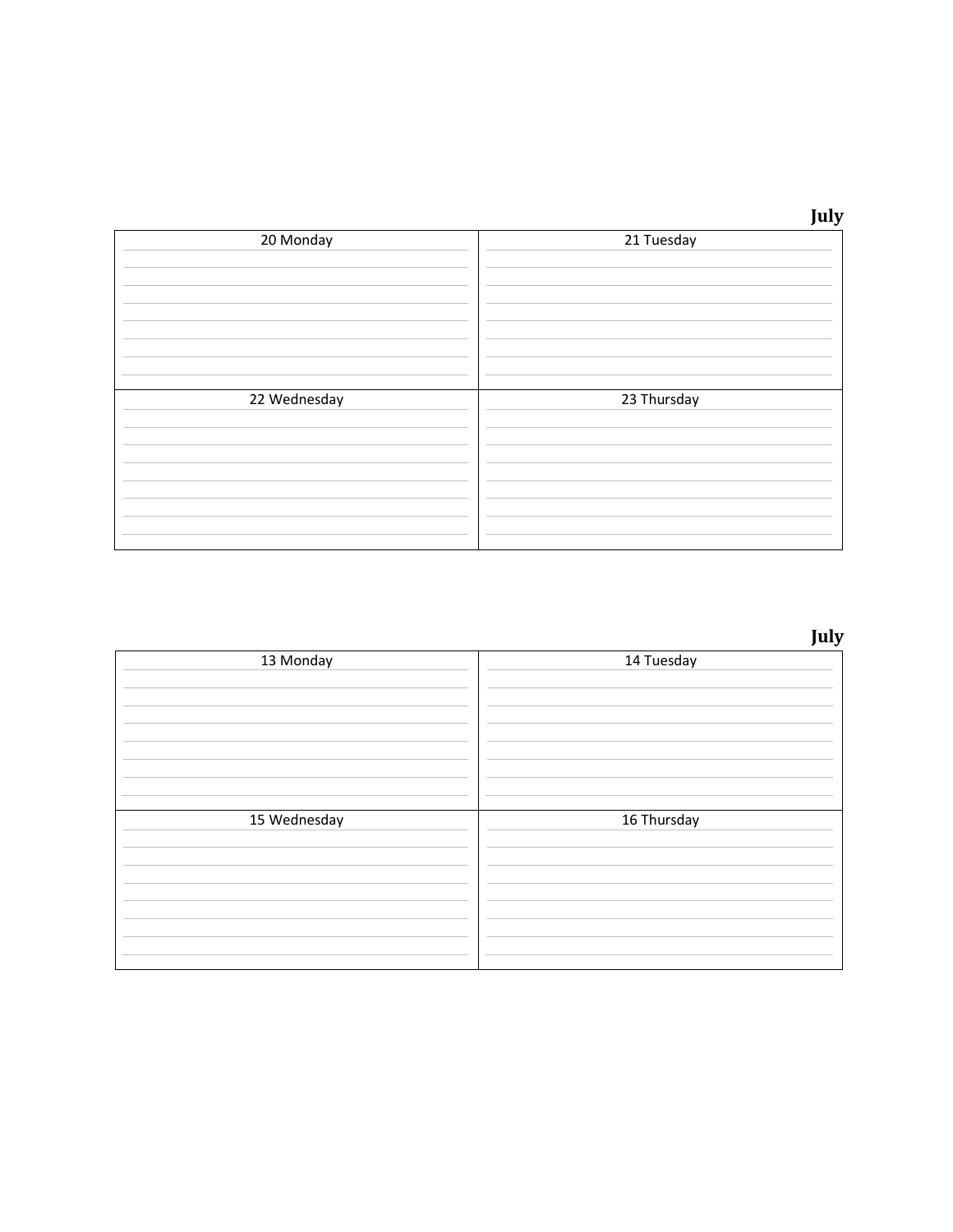| 24 Friday | 25 Saturday       |
|-----------|-------------------|
|           |                   |
|           |                   |
|           |                   |
|           |                   |
|           |                   |
| 26 Sunday | NOTES / NEXT WEEK |
|           |                   |
|           |                   |
|           |                   |
|           |                   |
|           |                   |
|           |                   |
|           | July              |

| 31 Friday | 1 Saturday        |
|-----------|-------------------|
| 2 Sunday  | NOTES / NEXT WEEK |

**July / August**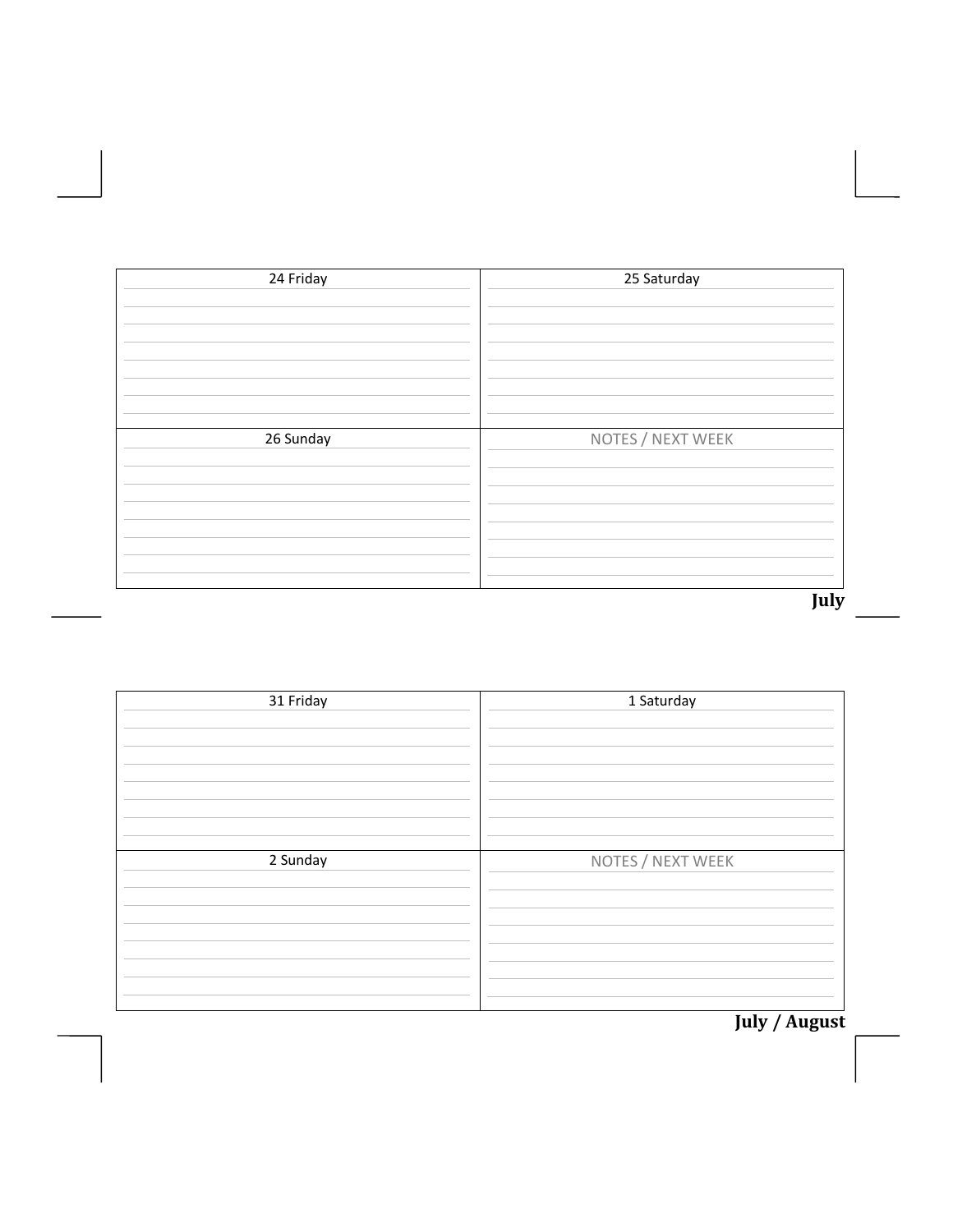| 3 Monday    | 4 Tuesday  |
|-------------|------------|
| 5 Wednesday | 6 Thursday |

**July**

| 27 Monday    | 28 Tuesday  |
|--------------|-------------|
| 29 Wednesday | 30 Thursday |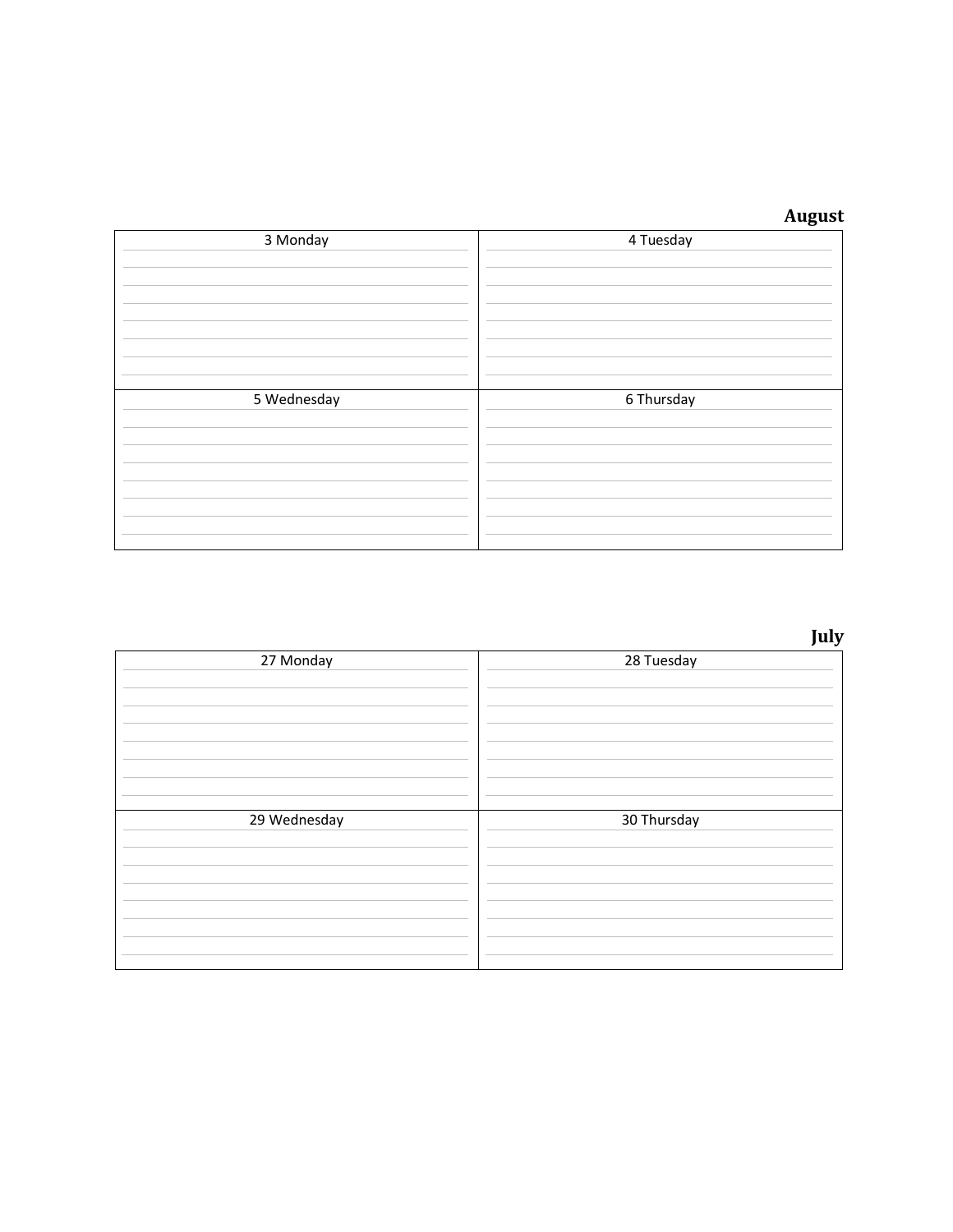| 7 Friday | 8 Saturday        |
|----------|-------------------|
|          |                   |
|          |                   |
|          |                   |
|          |                   |
|          |                   |
|          |                   |
| 9 Sunday | NOTES / NEXT WEEK |
|          |                   |
|          |                   |
|          |                   |
|          |                   |
|          |                   |
|          |                   |
|          | <b>August</b>     |

| 14 Friday | 15 Saturday       |
|-----------|-------------------|
| 16 Sunday | NOTES / NEXT WEEK |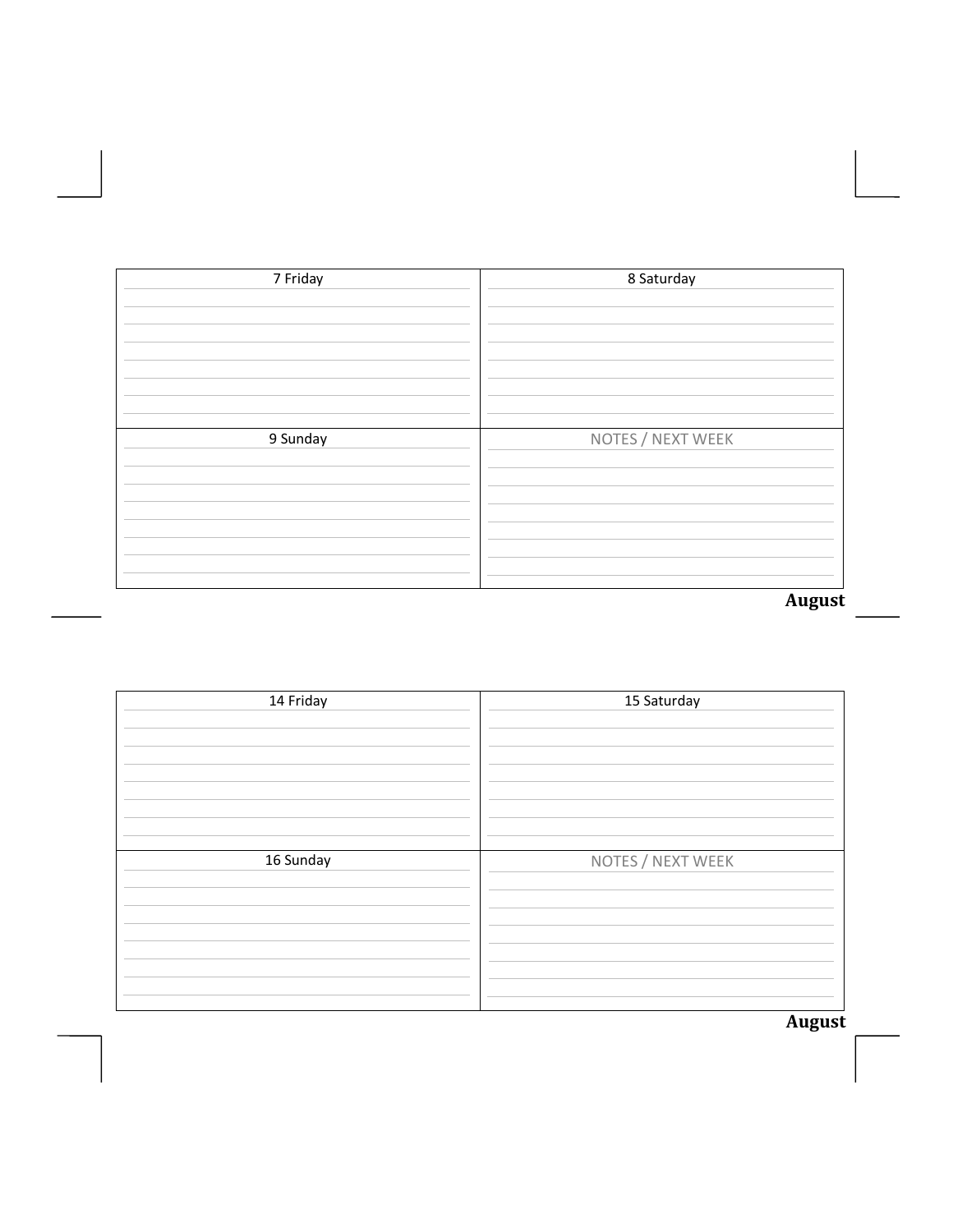| 17 Monday    | 18 Tuesday  |
|--------------|-------------|
| 19 Wednesday | 20 Thursday |

| 10 Monday    | 11 Tuesday  |
|--------------|-------------|
| 12 Wednesday | 13 Thursday |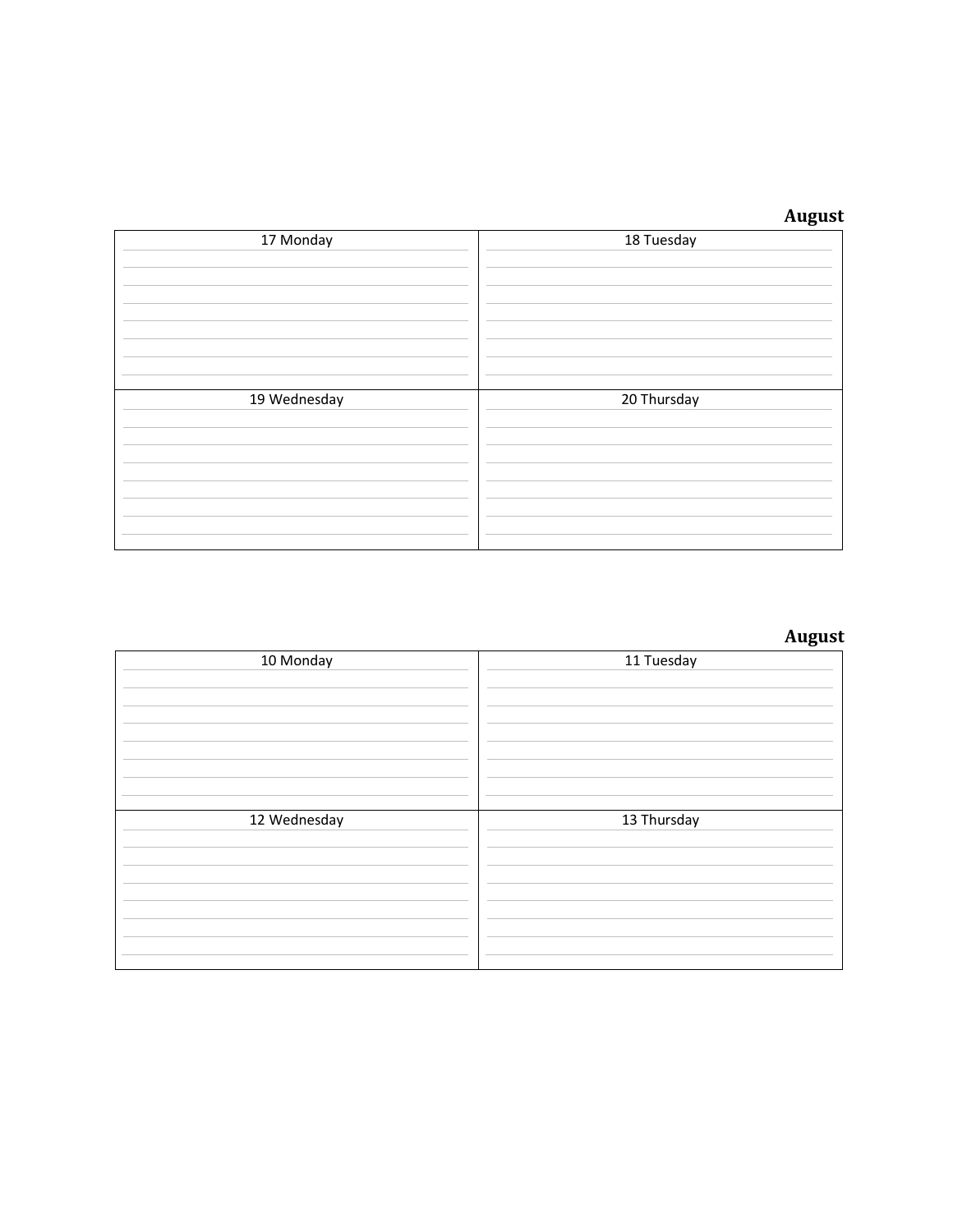| 21 Friday | 22 Saturday       |
|-----------|-------------------|
|           |                   |
|           |                   |
|           |                   |
|           |                   |
|           |                   |
|           |                   |
| 23 Sunday | NOTES / NEXT WEEK |
|           |                   |
|           |                   |
|           |                   |
|           |                   |
|           |                   |
|           |                   |
|           | <b>August</b>     |

| 28 Friday | 29 Saturday       |
|-----------|-------------------|
| 30 Sunday | NOTES / NEXT WEEK |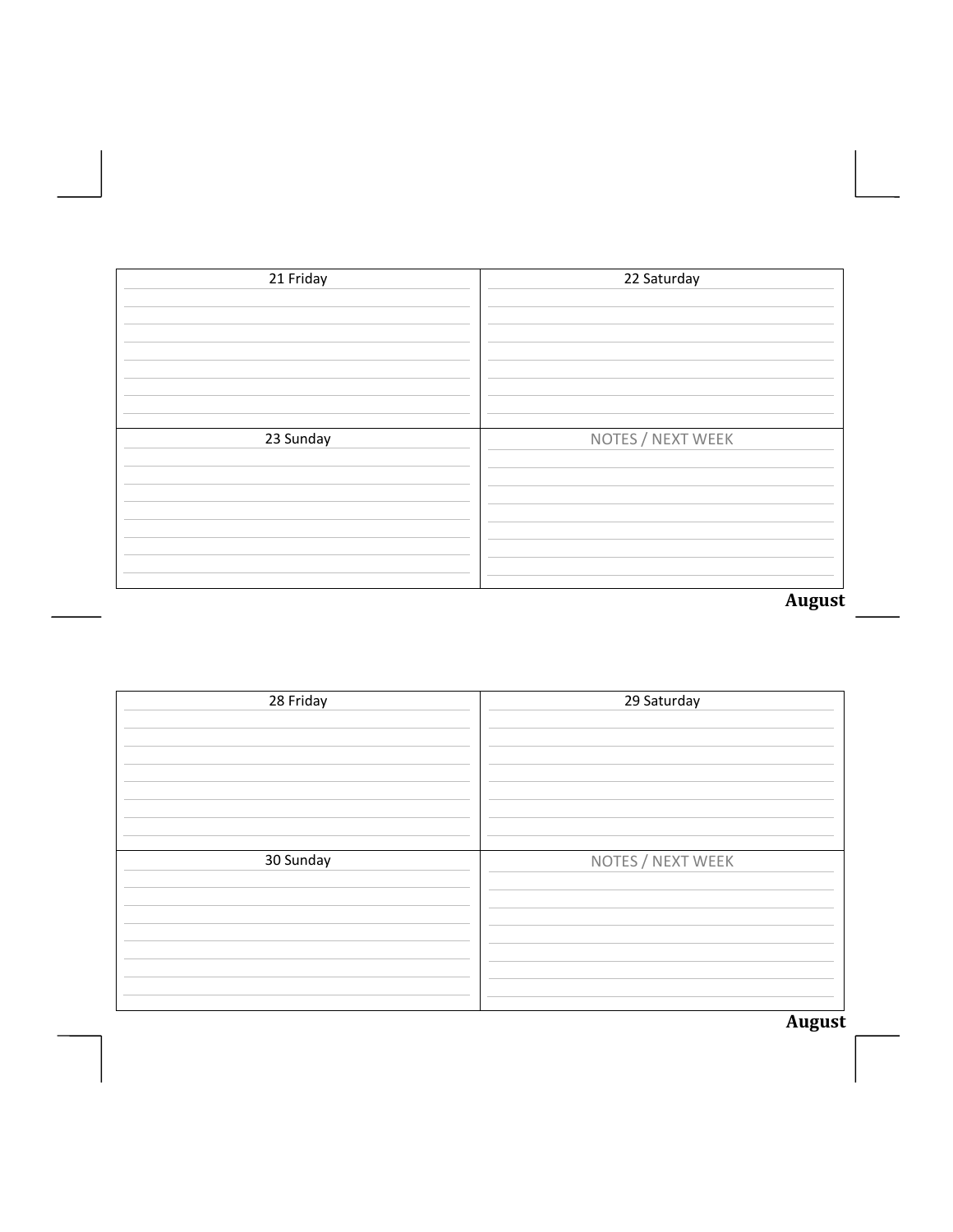| 31 Monday   | 1 Tuesday  |
|-------------|------------|
| 2 Wednesday | 3 Thursday |

| 24 Monday    | 25 Tuesday  |
|--------------|-------------|
| 26 Wednesday | 27 Thursday |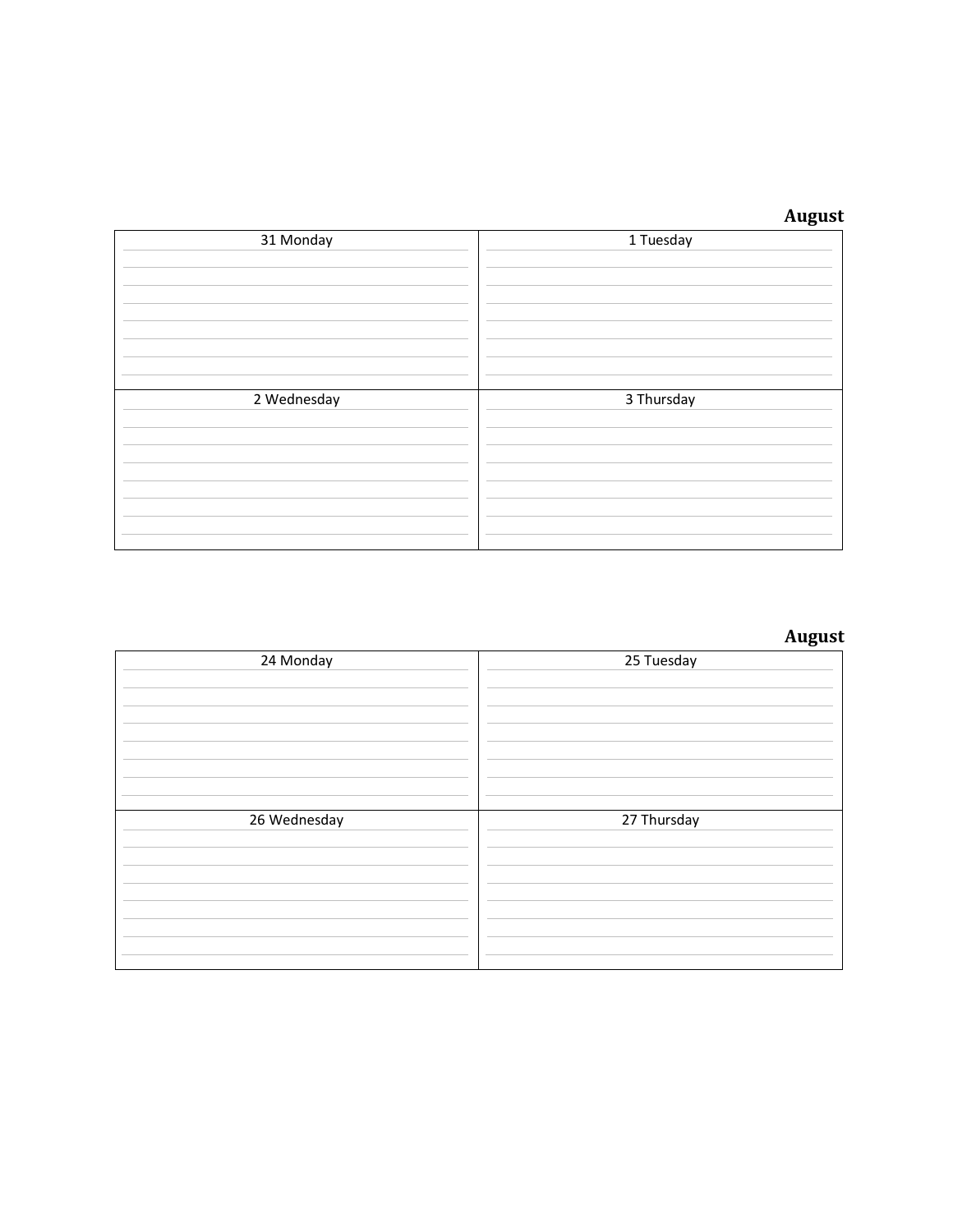| 4 Friday | 5 Saturday        |
|----------|-------------------|
|          |                   |
|          |                   |
|          |                   |
|          |                   |
|          |                   |
| 6 Sunday | NOTES / NEXT WEEK |
|          |                   |
|          |                   |
|          |                   |
|          |                   |
|          |                   |
|          | September         |

| 11 Friday | 12 Saturday       |
|-----------|-------------------|
| 13 Sunday | NOTES / NEXT WEEK |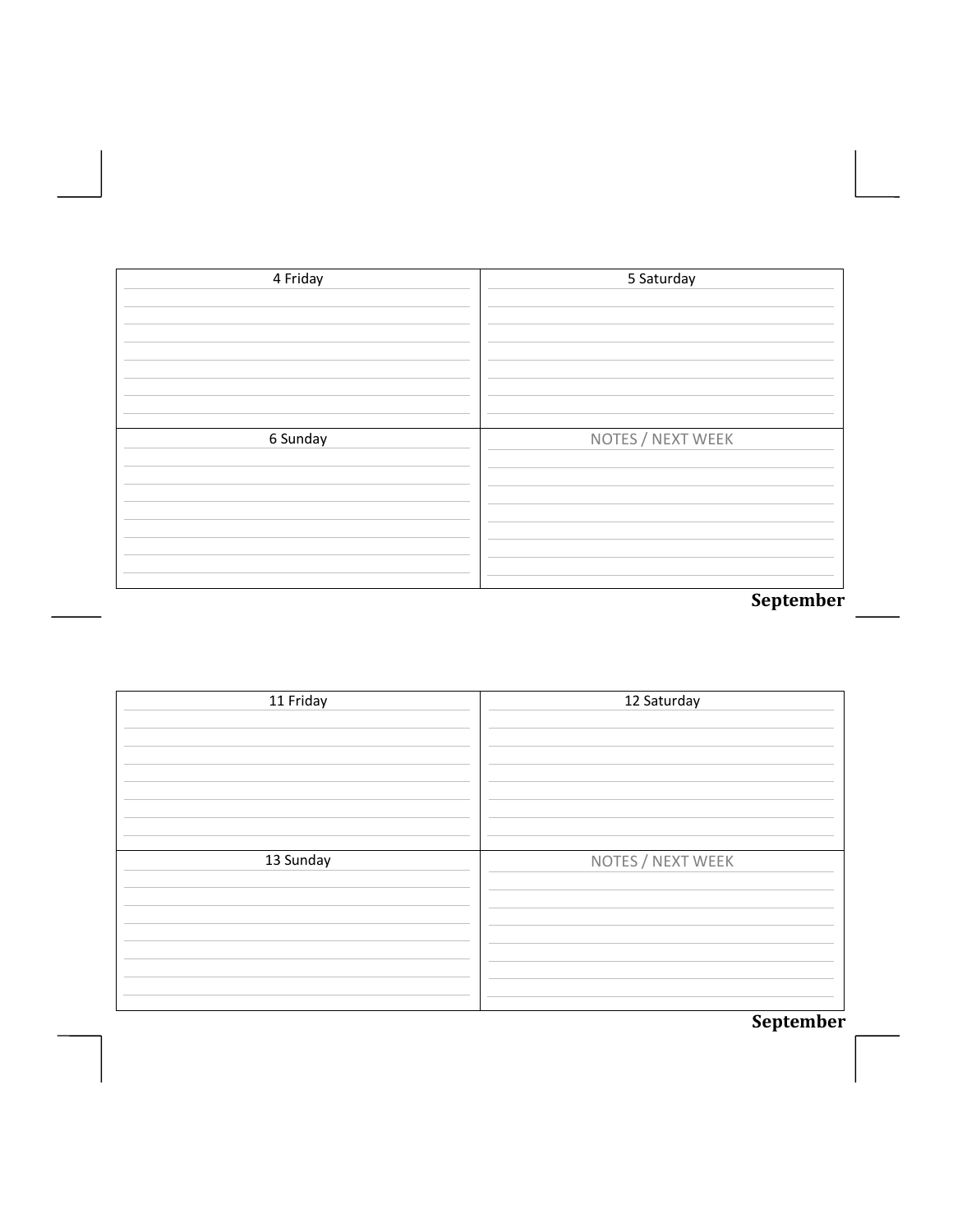# **September**

| 14 Monday    | 15 Tuesday  |
|--------------|-------------|
| 16 Wednesday | 17 Thursday |

| 7 Monday    | 8 Tuesday   |
|-------------|-------------|
|             |             |
| 9 Wednesday | 10 Thursday |
|             |             |
|             |             |
|             |             |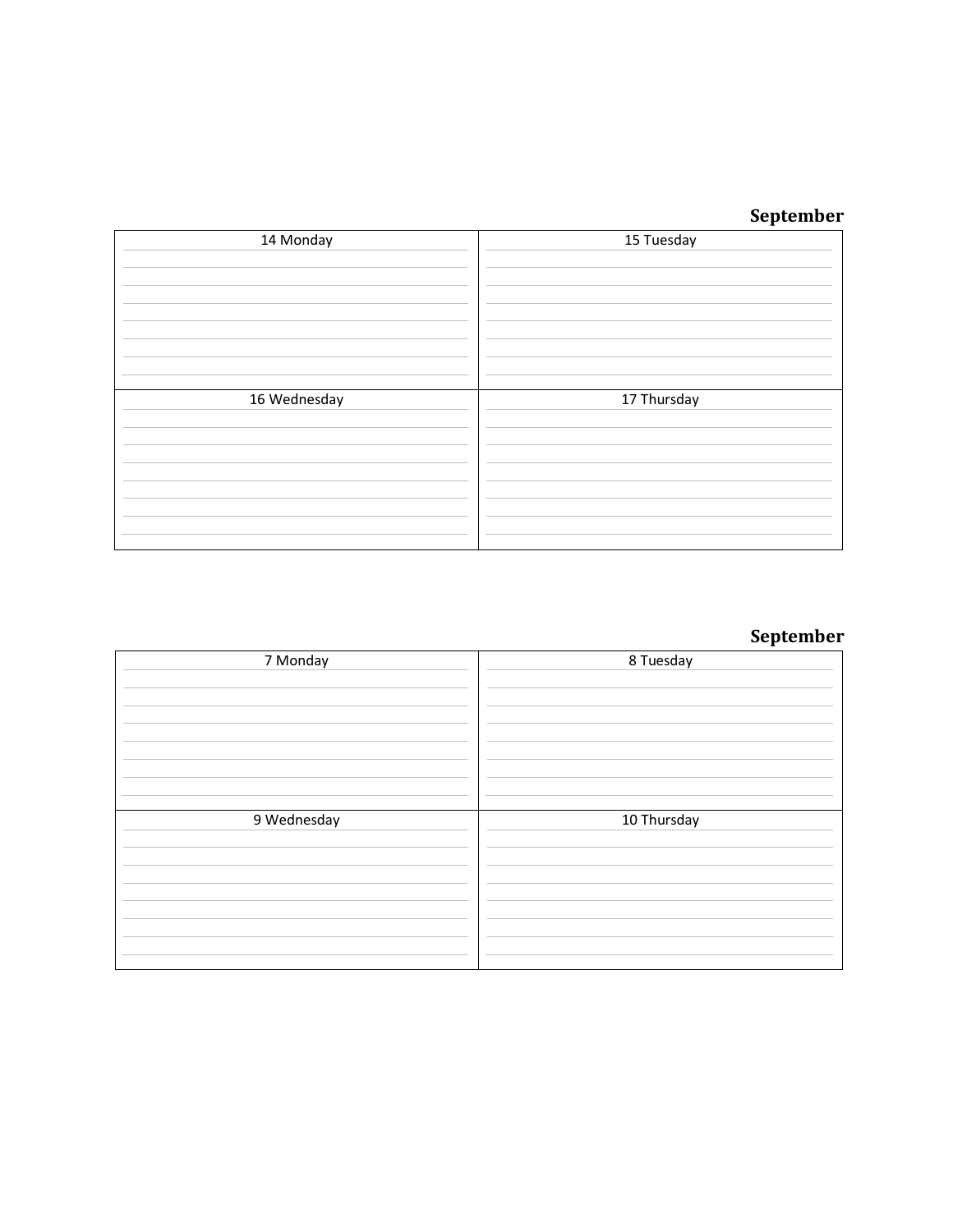| 18 Friday | 19 Saturday       |
|-----------|-------------------|
|           |                   |
|           |                   |
|           |                   |
|           |                   |
|           |                   |
|           |                   |
| 20 Sunday | NOTES / NEXT WEEK |
|           |                   |
|           |                   |
|           |                   |
|           |                   |
|           |                   |
|           | September         |

| 25 Friday | 26 Saturday       |
|-----------|-------------------|
| 27 Sunday | NOTES / NEXT WEEK |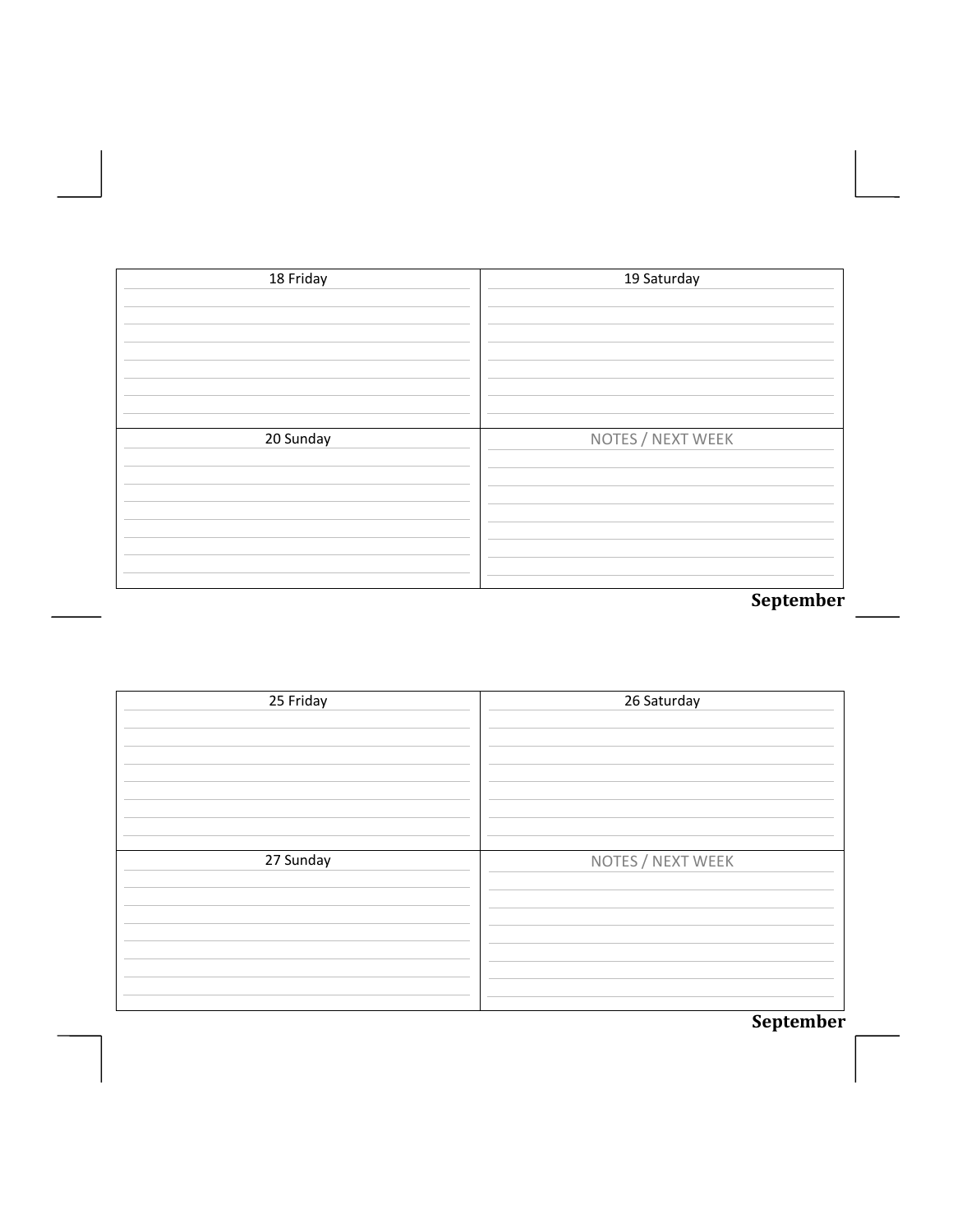# **September / October**

| 28 Monday    | 29 Tuesday |
|--------------|------------|
| 30 Wednesday | 1 Thursday |

| 21 Monday    | 22 Tuesday  |
|--------------|-------------|
| 23 Wednesday | 24 Thursday |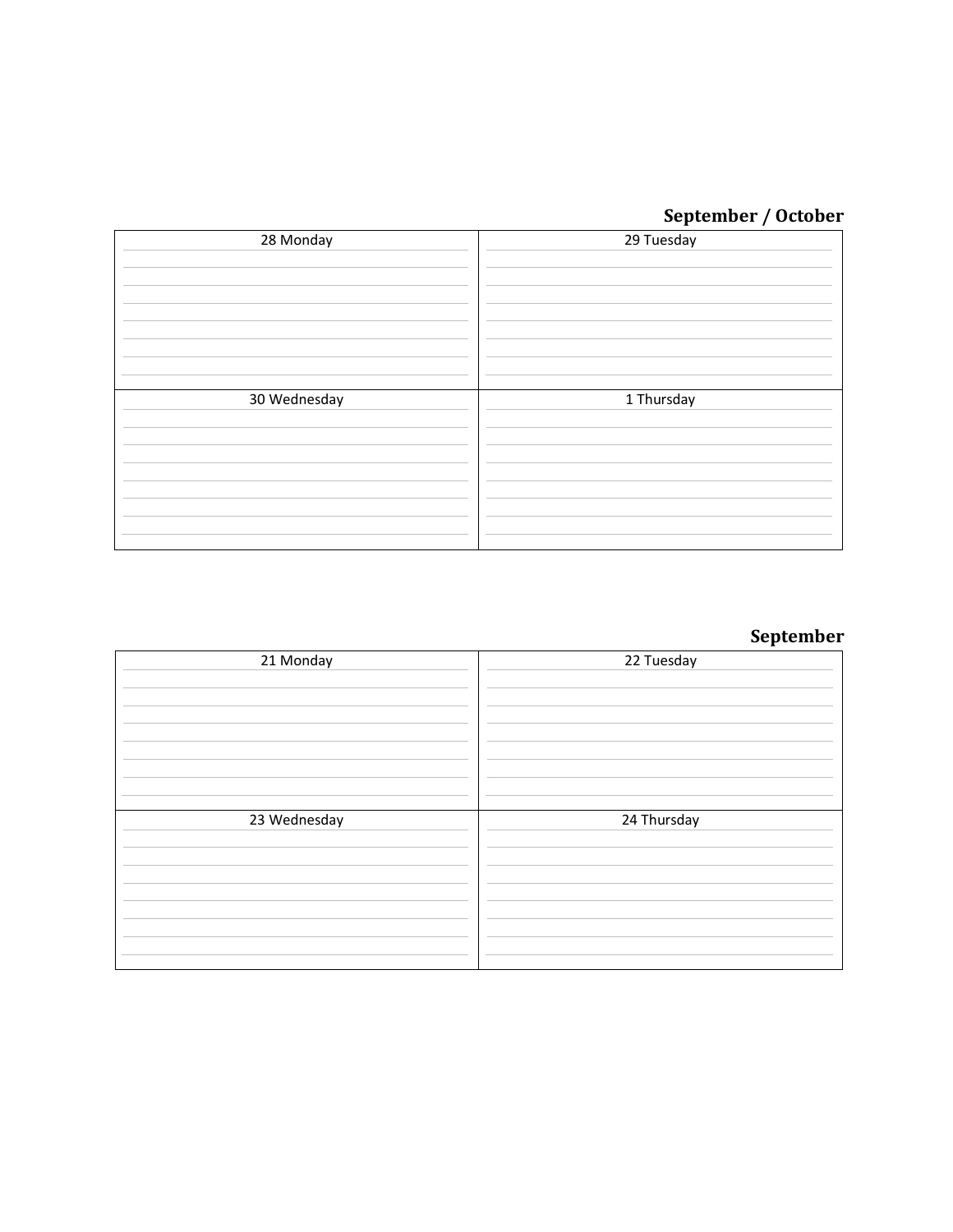| 2 Friday | 3 Saturday        |
|----------|-------------------|
|          |                   |
|          |                   |
|          |                   |
|          |                   |
|          |                   |
| 4 Sunday | NOTES / NEXT WEEK |
|          |                   |
|          |                   |
|          |                   |
|          |                   |
|          |                   |
|          | <b>October</b>    |

| 9 Friday  | 10 Saturday       |
|-----------|-------------------|
| 11 Sunday | NOTES / NEXT WEEK |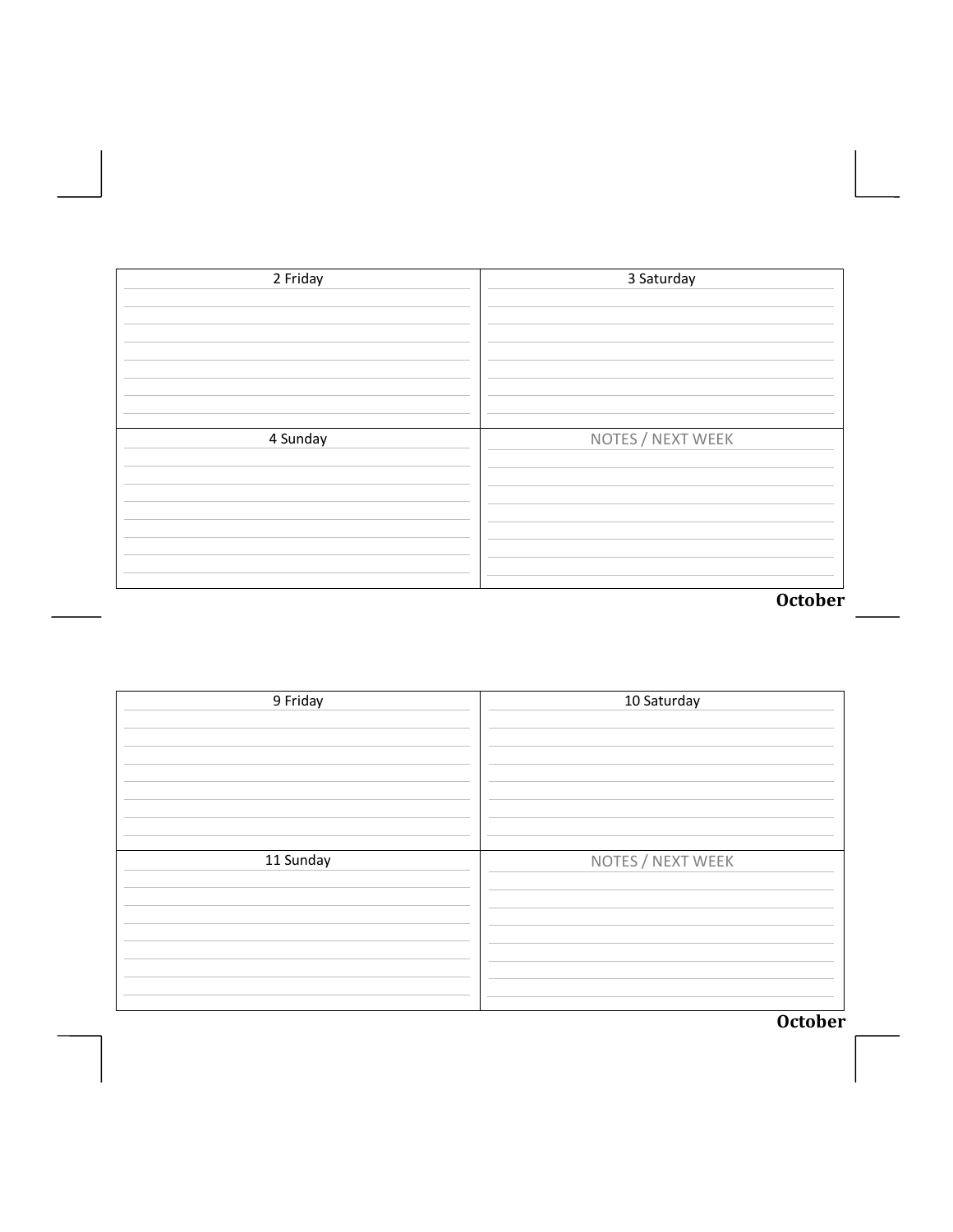| 12 Monday    | 13 Tuesday  |
|--------------|-------------|
| 14 Wednesday | 15 Thursday |

| 5 Monday    | 6 Tuesday  |
|-------------|------------|
| 7 Wednesday | 8 Thursday |
|             |            |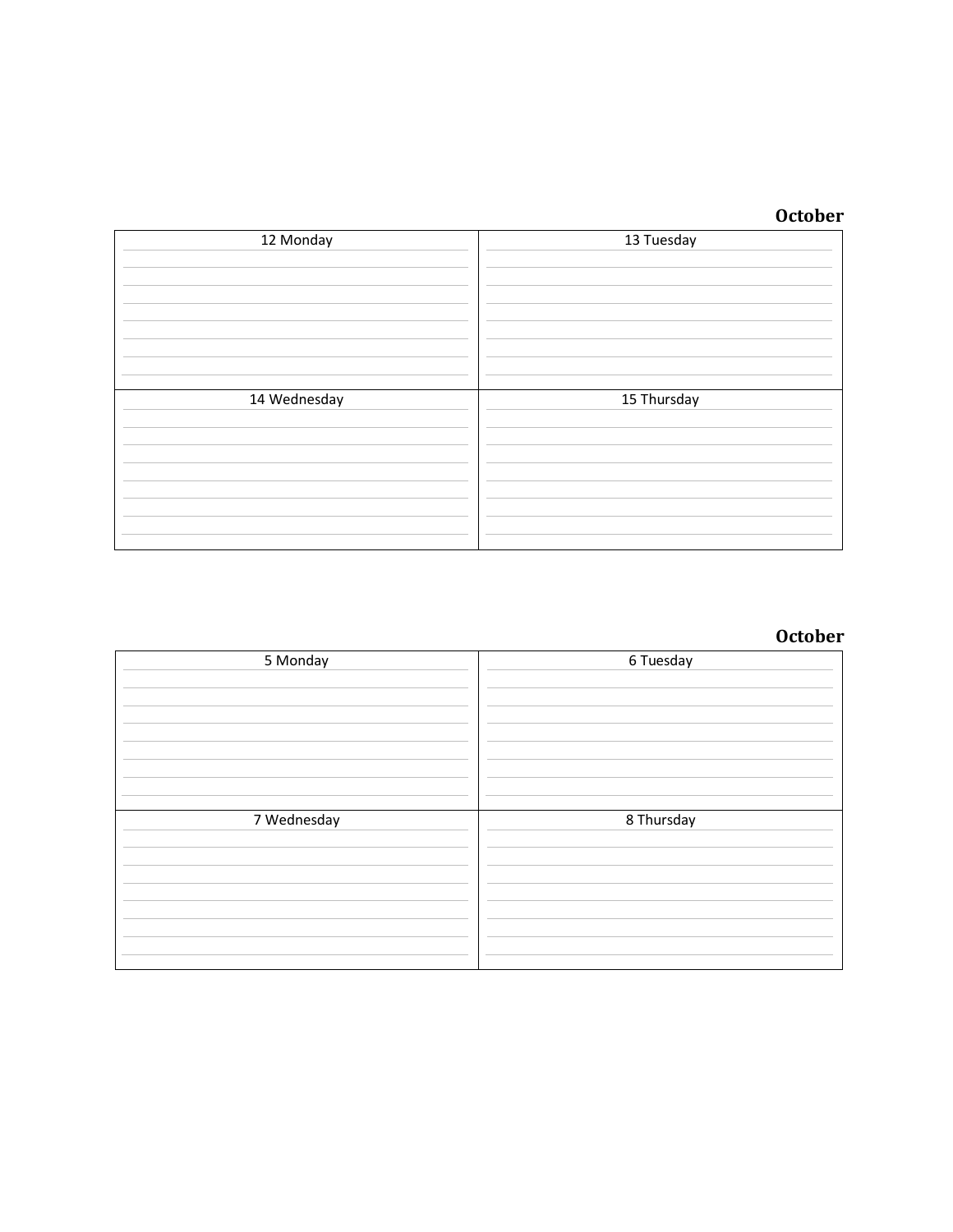| 16 Friday | 17 Saturday       |
|-----------|-------------------|
|           |                   |
|           |                   |
|           |                   |
|           |                   |
| 18 Sunday | NOTES / NEXT WEEK |
|           |                   |
|           |                   |
|           |                   |
|           |                   |
|           |                   |
|           | October           |

| 23 Friday | 24 Saturday       |
|-----------|-------------------|
| 25 Sunday | NOTES / NEXT WEEK |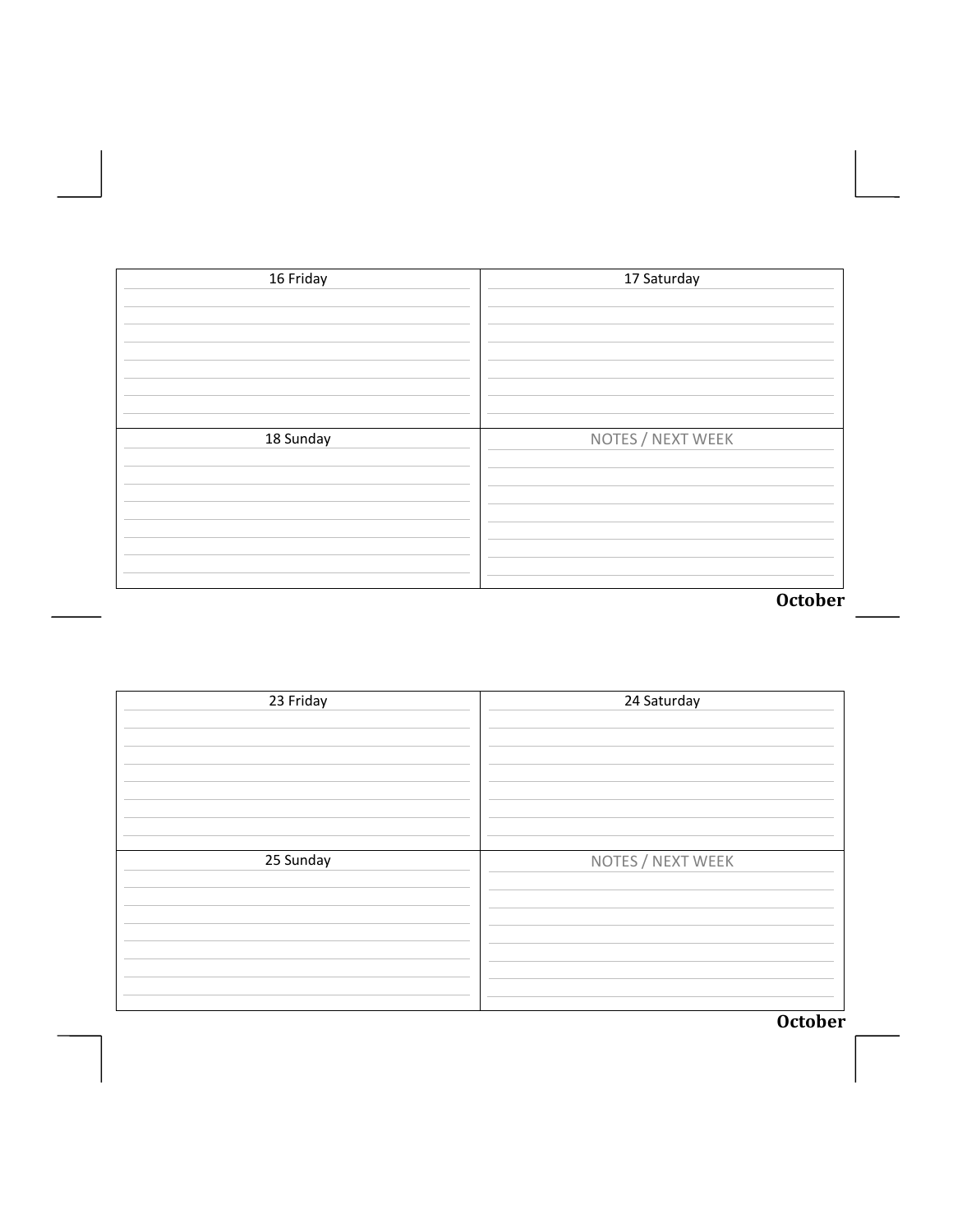| 26 Monday    | 27 Tuesday  |
|--------------|-------------|
| 28 Wednesday | 29 Thursday |

| 19 Monday    | 20 Tuesday  |
|--------------|-------------|
| 21 Wednesday | 22 Thursday |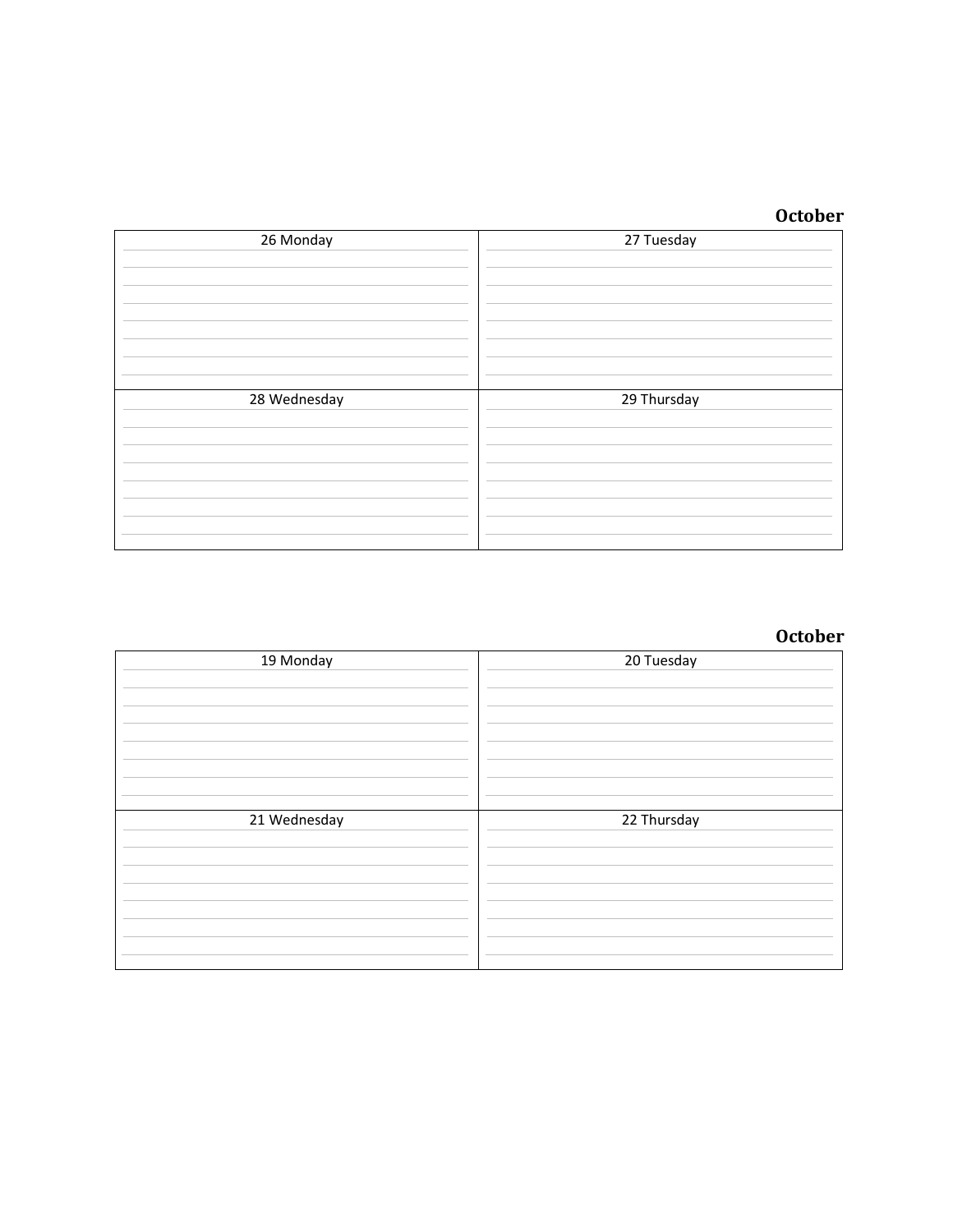| 30 Friday | 31 Saturday                                            |
|-----------|--------------------------------------------------------|
|           |                                                        |
|           |                                                        |
|           |                                                        |
|           |                                                        |
| 1 Sunday  | NOTES / NEXT WEEK                                      |
|           |                                                        |
|           |                                                        |
|           |                                                        |
|           | $Q_{\text{obs}}$ $I_{\text{max}}$ $I_{\text{Maxical}}$ |

October / November

| 6 Friday | 7 Saturday                                        |
|----------|---------------------------------------------------|
| 8 Sunday | NOTES / NEXT WEEK<br>$\mathbf{v}$<br>$\mathbf{r}$ |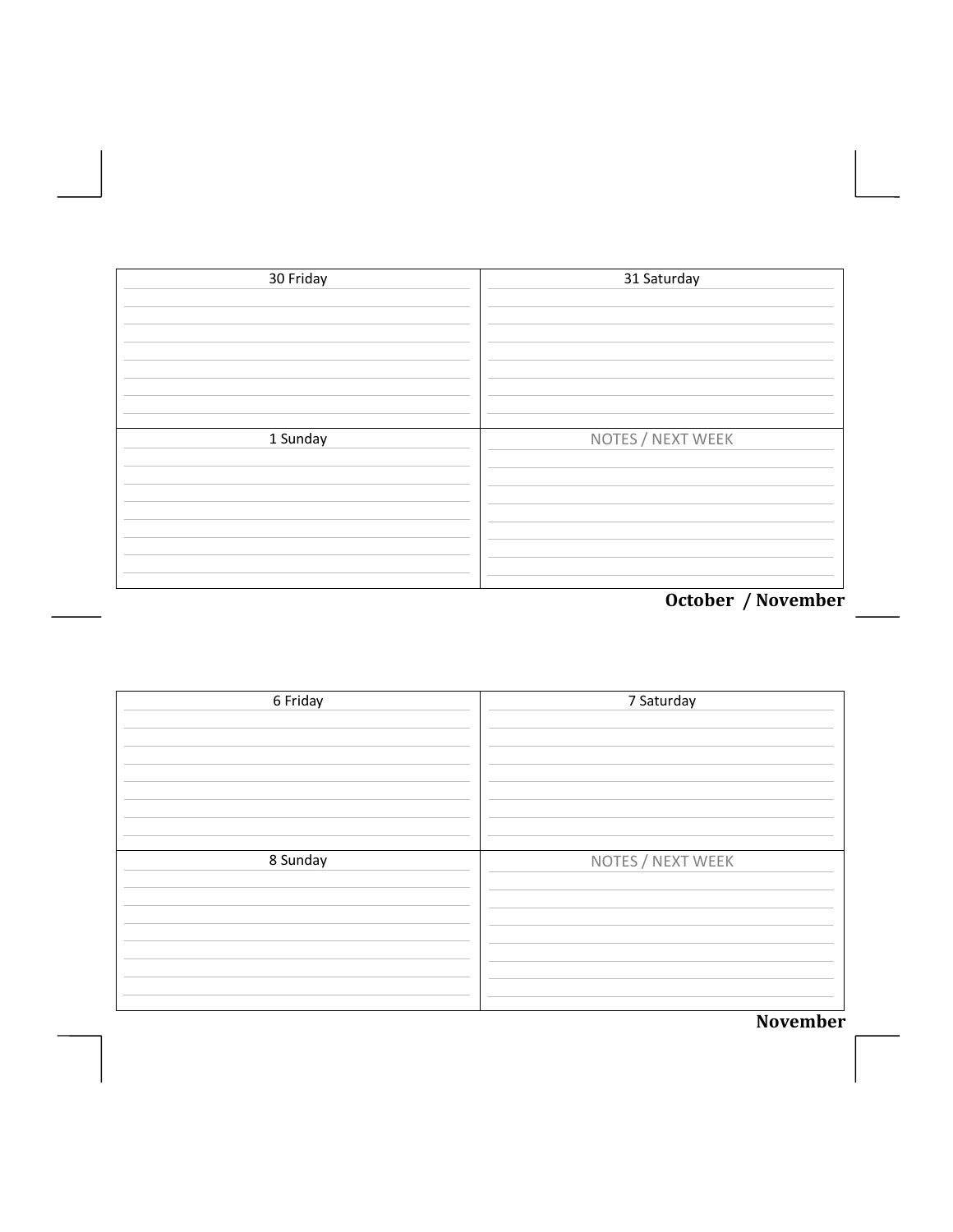#### **November**

| 9 Monday     | 10 Tuesday  |
|--------------|-------------|
| 11 Wednesday | 12 Thursday |

| 2 Monday    | 3 Tuesday  |
|-------------|------------|
| 4 Wednesday | 5 Thursday |
|             |            |
|             |            |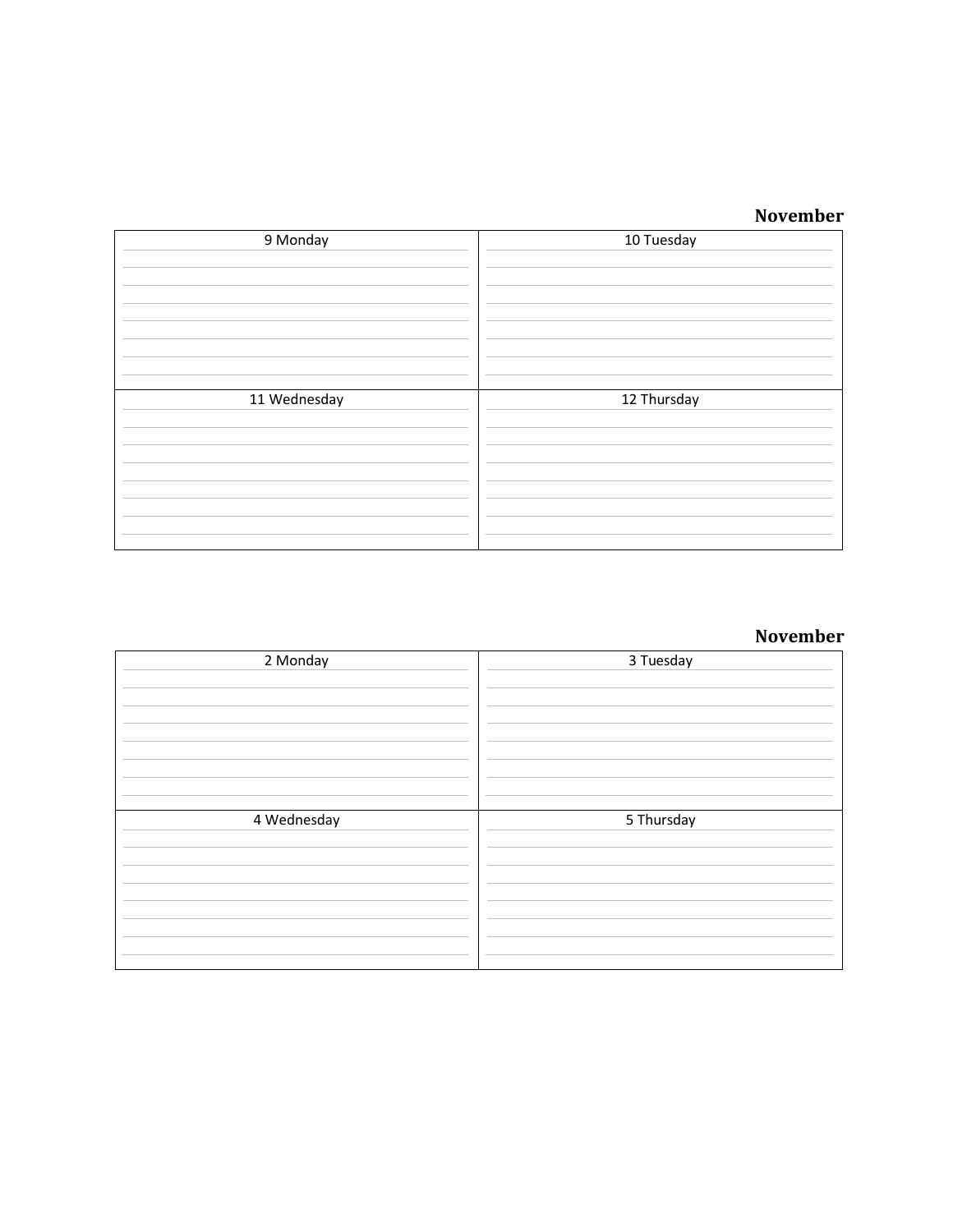| 13 Friday | 14 Saturday       |
|-----------|-------------------|
|           |                   |
|           |                   |
|           |                   |
|           |                   |
|           |                   |
| 15 Sunday | NOTES / NEXT WEEK |
|           |                   |
|           |                   |
|           |                   |
|           |                   |
|           |                   |
|           | November          |

| 20 Friday | 21 Saturday       |
|-----------|-------------------|
| 22 Sunday | NOTES / NEXT WEEK |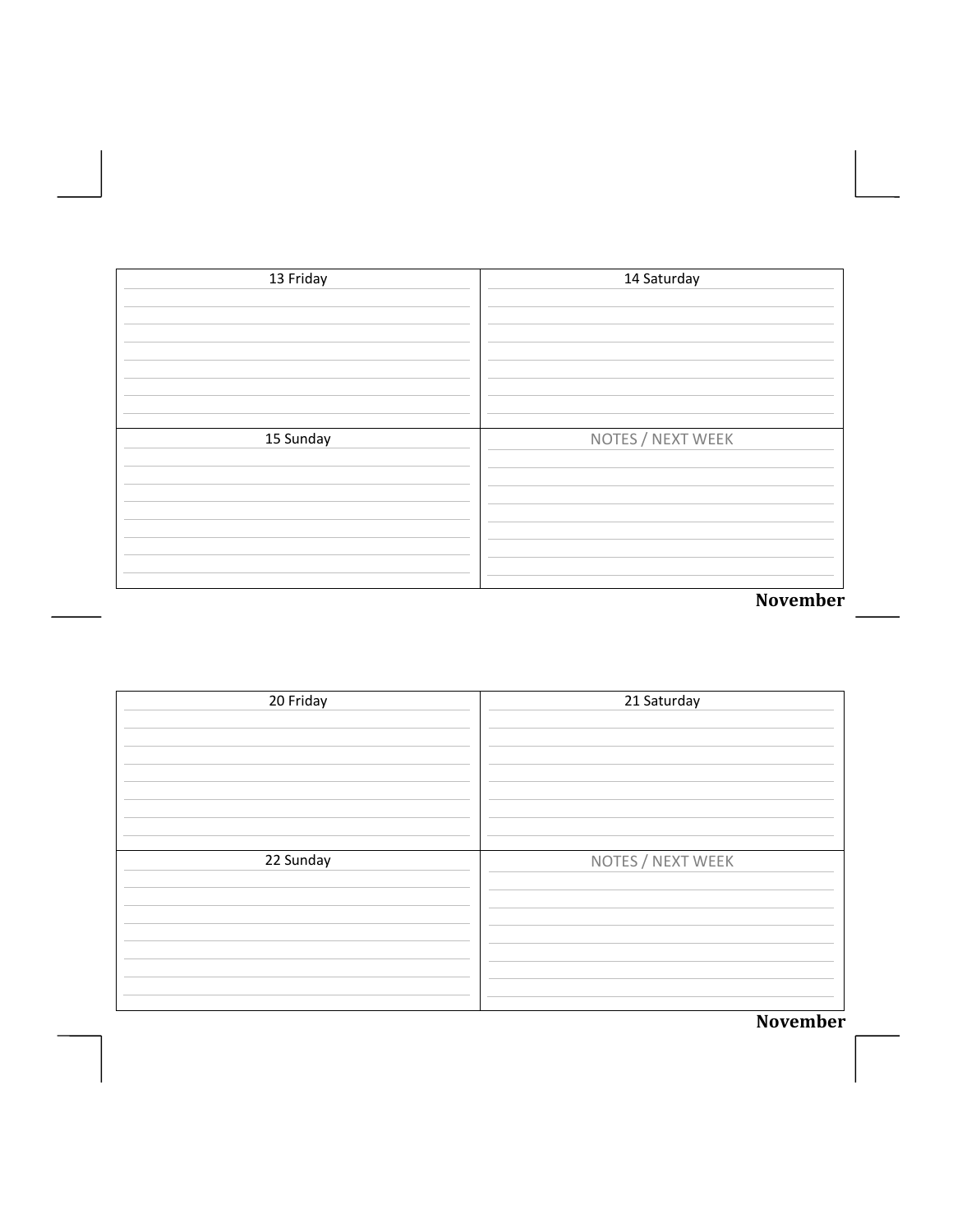#### **November**

| 23 Monday    | 24 Tuesday  |
|--------------|-------------|
| 25 Wednesday | 26 Thursday |

| 16 Monday    | 17 Tuesday  |
|--------------|-------------|
| 18 Wednesday | 19 Thursday |
|              |             |
|              |             |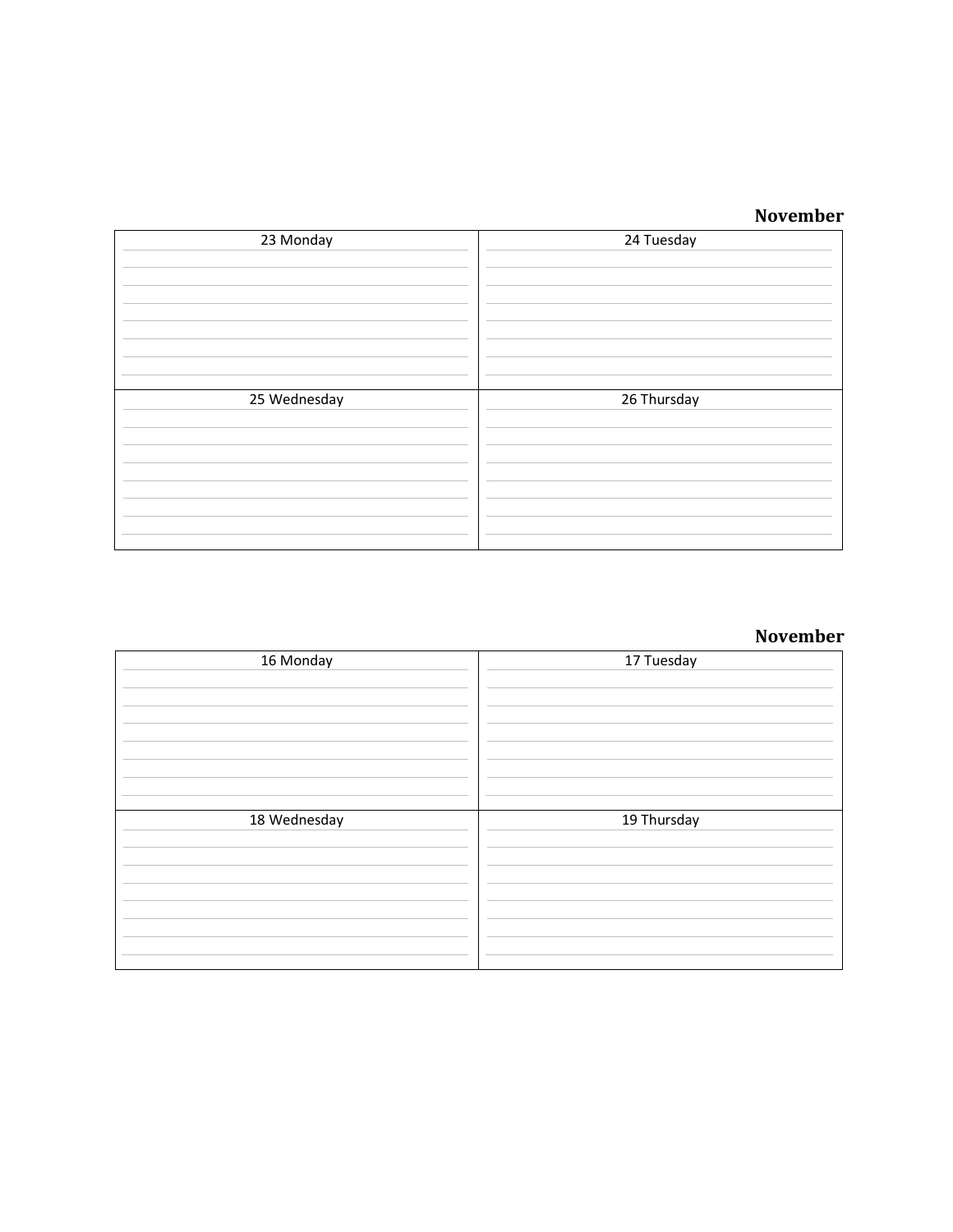| 27 Friday | 28 Saturday       |
|-----------|-------------------|
|           |                   |
|           |                   |
|           |                   |
|           |                   |
|           |                   |
|           |                   |
| 29 Sunday | NOTES / NEXT WEEK |
|           |                   |
|           |                   |
|           |                   |
|           |                   |
|           |                   |
|           |                   |
|           | November          |

| 4 Friday | 5 Saturday        |
|----------|-------------------|
| 6 Sunday | NOTES / NEXT WEEK |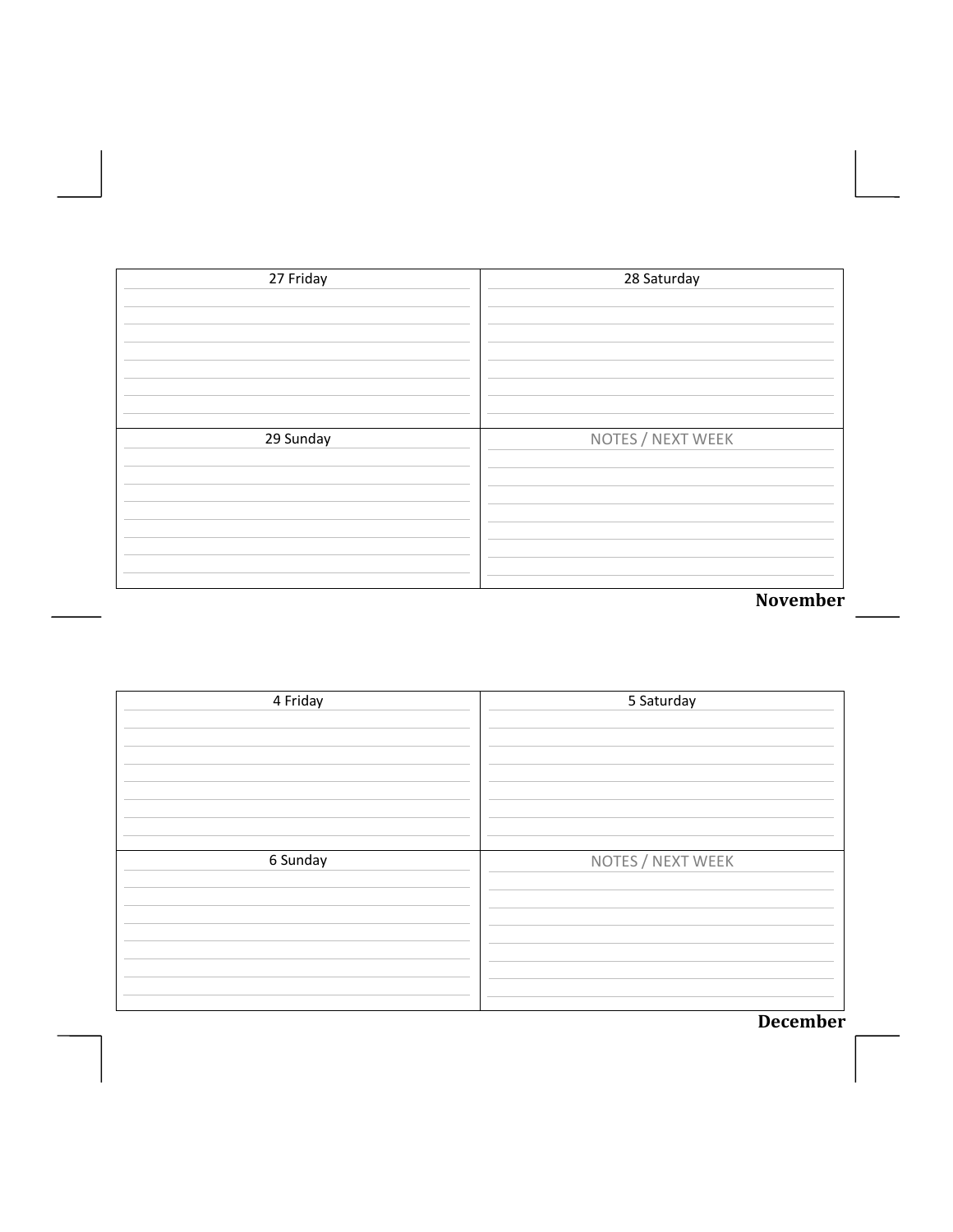| 7 Monday    | 8 Tuesday   |
|-------------|-------------|
| 9 Wednesday | 10 Thursday |

# **November / December**

| 30 Monday   | 1 Tuesday  |
|-------------|------------|
| 2 Wednesday | 3 Thursday |
|             |            |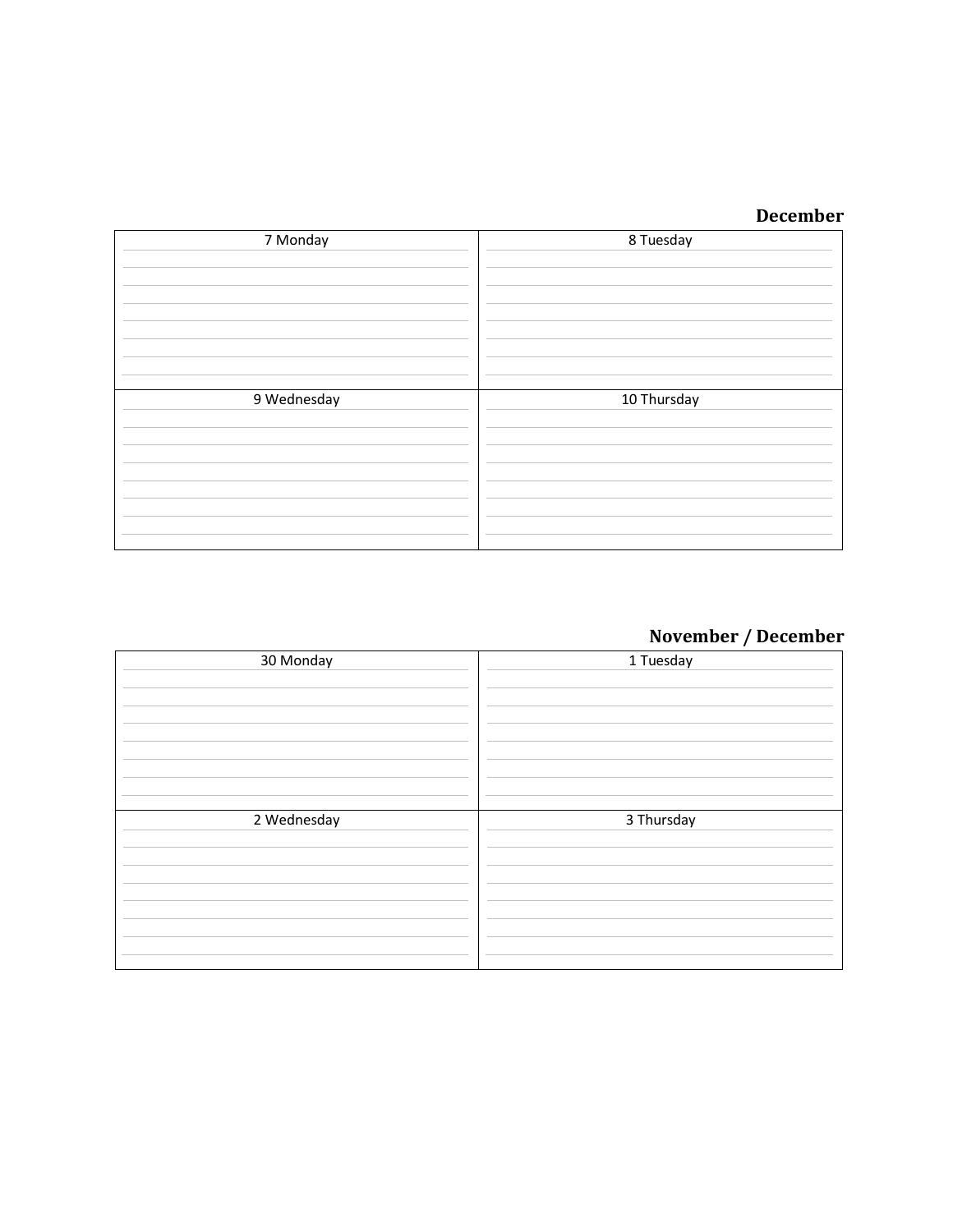| 11 Friday | 12 Saturday       |
|-----------|-------------------|
|           |                   |
|           |                   |
|           |                   |
|           |                   |
|           |                   |
| 13 Sunday | NOTES / NEXT WEEK |
|           |                   |
|           |                   |
|           |                   |
|           |                   |
|           |                   |
|           | December          |

| 18 Friday | 19 Saturday       |
|-----------|-------------------|
| 20 Sunday | NOTES / NEXT WEEK |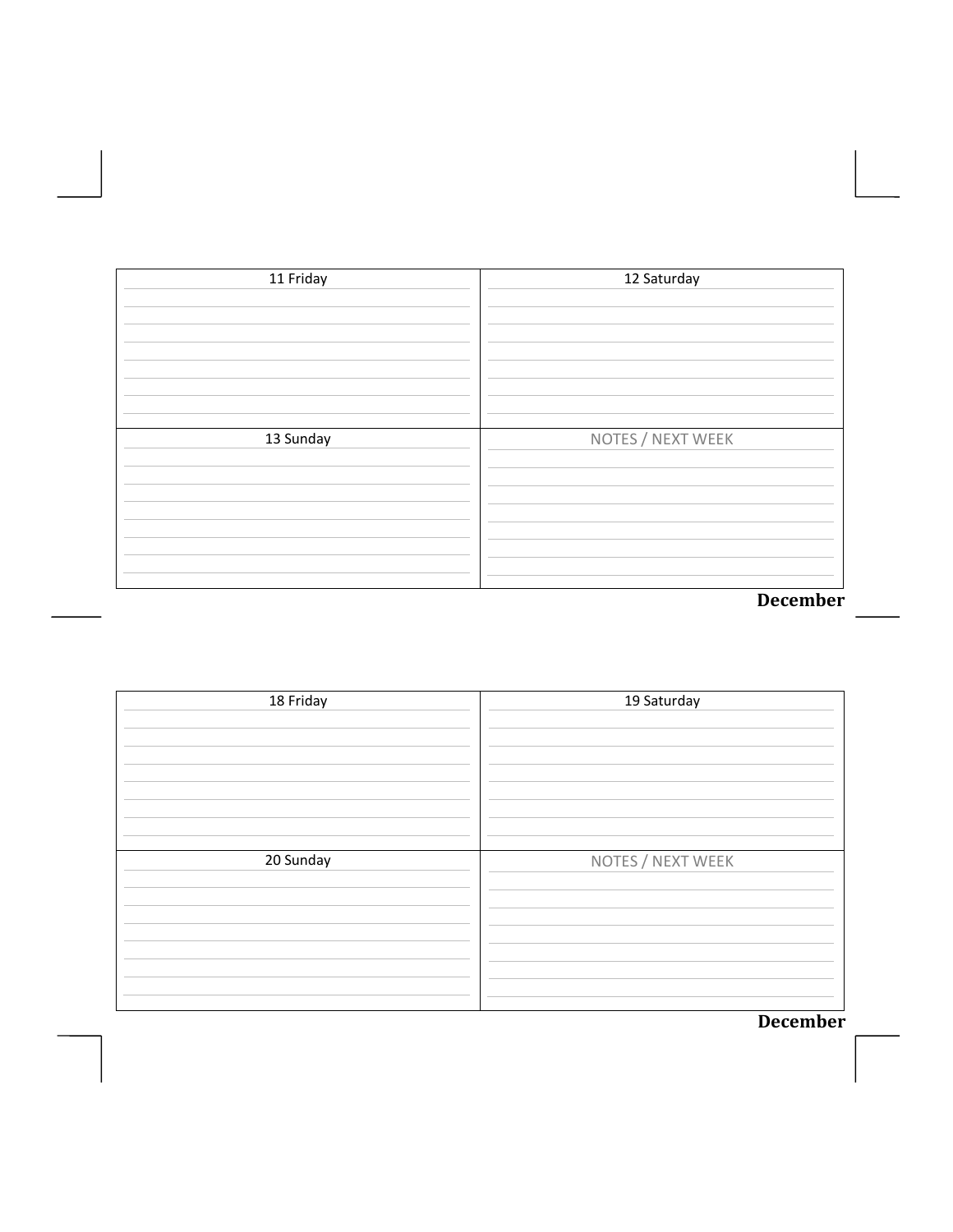| 21 Monday    | 22 Tuesday  |
|--------------|-------------|
| 23 Wednesday | 24 Thursday |

#### **December**

| 14 Monday    | 15 Tuesday  |
|--------------|-------------|
| 16 Wednesday | 17 Thursday |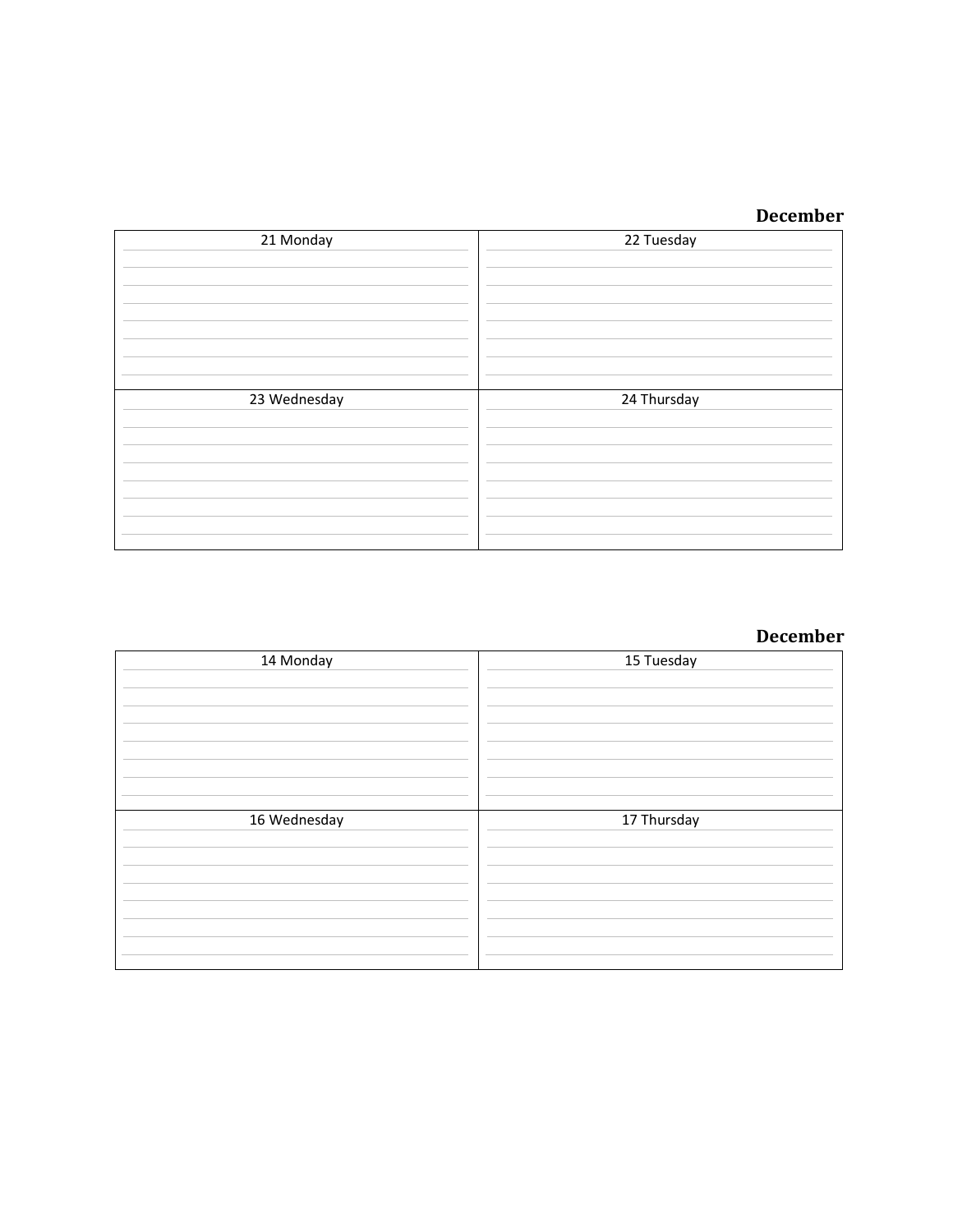| 25 Friday | 26 Saturday       |
|-----------|-------------------|
|           |                   |
|           |                   |
|           |                   |
|           |                   |
|           |                   |
| 27 Sunday | NOTES / NEXT WEEK |
|           |                   |
|           |                   |
|           |                   |
|           |                   |
|           |                   |
|           | December          |

| 1 Friday | 2 Saturday        |
|----------|-------------------|
| 3 Sunday | NOTES / NEXT WEEK |